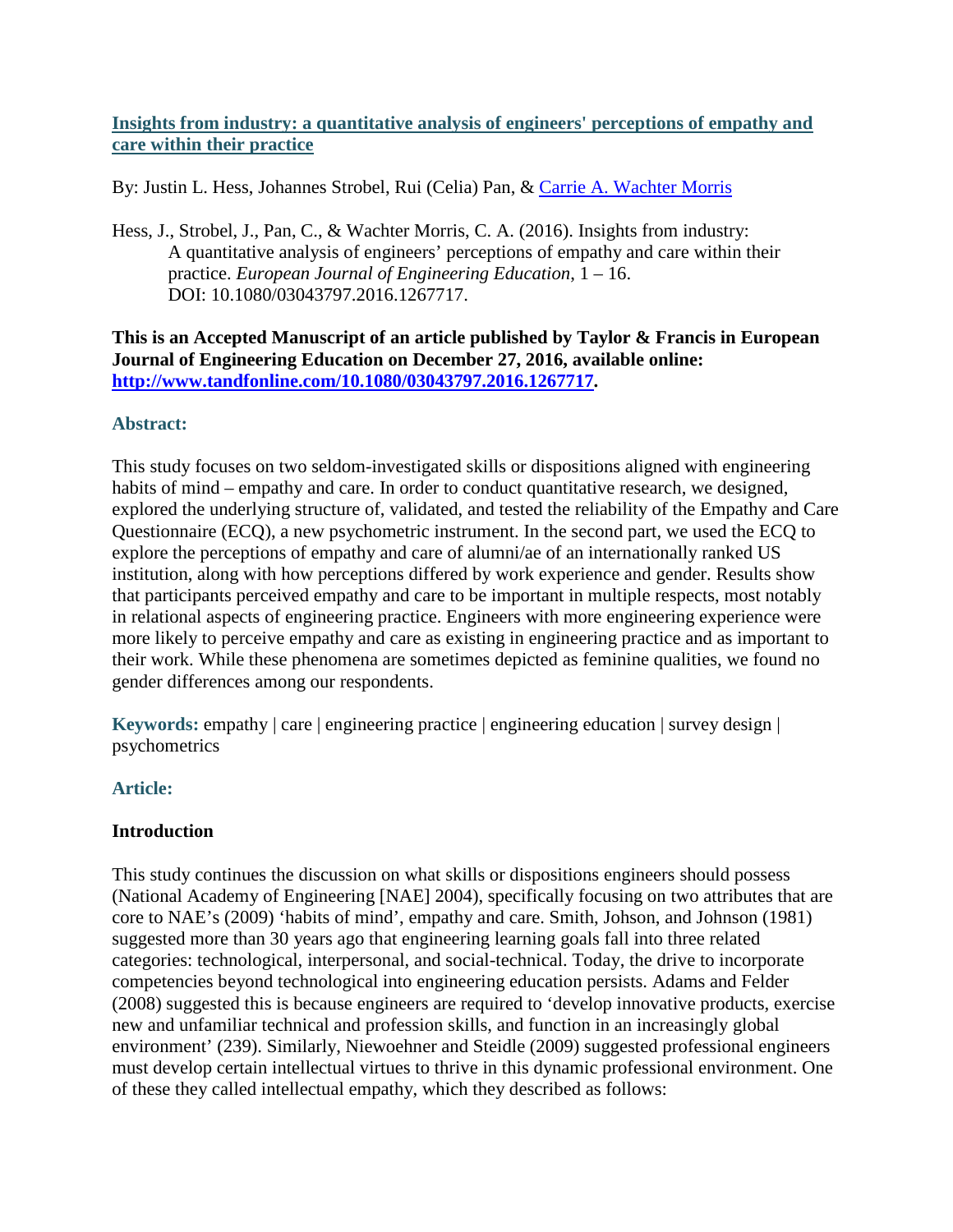Intellectual empathy is awareness of the need to actively entertain views that differ from our own, especially those with which we strongly disagree. It entails accurately reconstructing others' viewpoints and to self-consciously reason from premises, assumptions, and ideas other than our own. (11)

Similarly, standards of care have become a prominent focus in scholarly engineering literature, especially in the domain of engineering ethics (Haws 2001; Kardon 2005, 2006; Pantazidou and Nair 1999). For example, the American Society of Civil Engineers' (ASCE Steering Committee 2006) vision is that by 2025 all civil engineers will lead 'by formulating and articulating environmental, infrastructure, and other improvements and build consensus by practicing inclusiveness, empathy, compassion, persuasiveness, patience, and critical thinking' (11).

Beyond engineering, empathy has been postulated as the essential ingredient for human subsistence (Rifkin 2009; de Waal 2009). Hoffman (2000) situated empathy within the core of his theory of moral development, as he posited that empathy is 'the spark of human concern for others, the glue that makes social life possible' (3). Further, recent studies in cognitive neuroscience, such as the discovery of mirror neurons, have led scientists to suggest empathy is innate to nearly all of humanity (Iacoboni 2009; Iacoboni and Dapretto 2006) and that a lack of empathy, as evident via the dysfunction of the mirror neuron system, is directly related to autism (Iacoboni and Dapretto 2006) and is highly correlated with psychopathy (Baron-Cohen 2011).

This study explores the extent to which empathy and care already exist within engineering by synthesising how a diverse range of practicing engineers (as evidenced by their disciplines and experiential levels) perceived empathy and care to be important within their practice. While disciplines outside of engineering have integrated empathy and care into their standards and curriculum extensively, engineering as a discipline has only recently followed suit. Conversely, while fields outside of engineering have been developing their own disciplinespecific emergent understanding of empathy for decades, and while a wide debate and range of perceptions regarding the utility of empathy within those fields exist (Batson 2009; Kunyk and Olson 2001), the discipline-specific understanding and debate in engineering are still in their infancy. Nonetheless, promoting empathy and care within engineering practice may have many benefits, such as heightening the individual engineer's ability to anticipate and resolve interpersonal problems (Baron-Cohen 2011), understand the needs of users (Hey et al. 2007; Leonard and Rayport 1997), become intrinsically motivated to act altruistically (Batson, Ahmad, and Lishner 2011; Eisenberg and Miller 1987), or make ethical decisions (Hoffman 2000; Oxley 2011; Pantazidou and Nair 1999; Vallero 2008).

Due to an emergent focus on these phenomena within engineering (Walther, Miller and Sochacka in press), there is a need for an exploration of where their integration might be most beneficial for the practice of engineering. A concerted and quantitative focus on practicing engineers' perceived importance of empathy and care within engineering is vital to understanding how important these phenomena are for understanding stakeholders, designing user-centric solutions, communicating effectively, making ethical and sustainable decisions, or improving relationships with clients and team members. Further, it can highlight any discrepancies between the existence of empathy and care within engineering practice relative to these phenomena's perceived importance, as well as how these perceptions vary across experiential groups and by gender.

### **Literature review**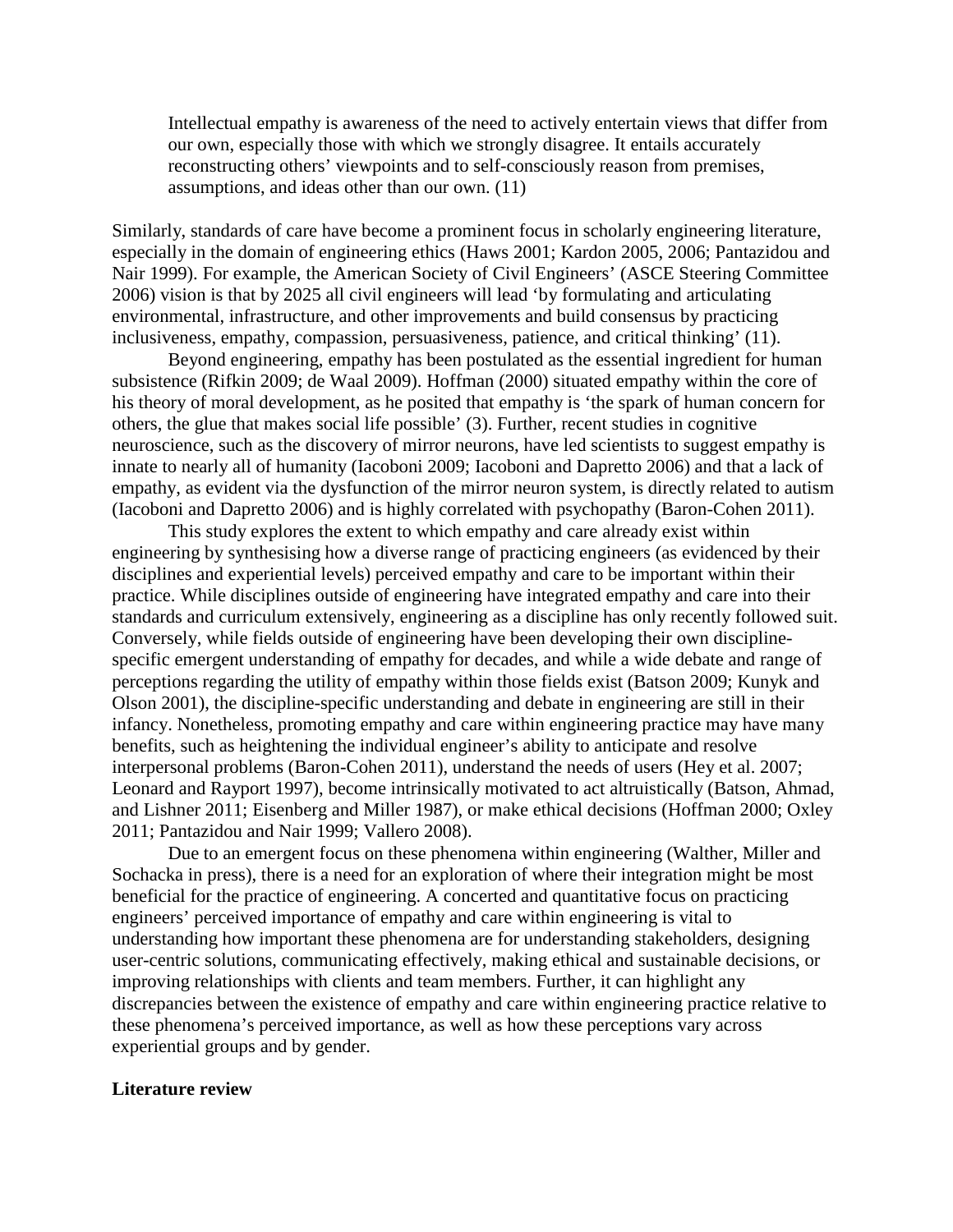Few articles within engineering clearly conceptualise empathy or care when employing these terms, despite their inherent complexity (Batson 2009). Therefore, in the following section, we explore conceptualisations of these phenomena in literature outside of engineering. In the subsequent section, we describe considerations or contexts for situating empathy within engineering. Lastly, we describe this study's conceptual framework that frames these phenomena for the purposes of this investigation.

### *Conceptualisations of empathy and care outside of engineering*

Throughout scholarly literature, empathy is often divided into one, two, or even three core components: (a) knowing what another is feeling, (b) feeling what another is feeling, or (c) responding to another (Levenson and Ruef 1992). Wispé (1986) suggested empathy was best understood only as a way of knowing, as opposed to sympathy which involves feeling. Lawrence and others (2006) distinguished between cognitive and affective empathy, where the cognitive aspect involves 'understanding and predicting some else's mental state' and the affective aspect involves 'experiencing an emotion as the result of some else's mental state' (1173).

Oxley (2011) argued that the affective dimension was essential to 'true' empathy, as it enables a congruent emotion to that of the other. In other words, empathy's affective component may be required if empathy's cognitive functions are to be accurate representations of another's state of being (de Waal 2009). Contrariwise, Hoffman (2000) defined empathy as an 'affective response more appropriate to another's situation than one's own' (4) but emphasised that this response can also be primed by cognitive empathy, such as role-taking and mediated association.

Empathy also involves reasoning or feeling between self- and other-oriented perspectives (Davis 1996), but when individuals blur the self-other boundary (e.g. they feel as if the other is identical to themselves), their empathic accuracy declines (Decety and Jackson 2004; Lawrence et al. 2006). Hence, empathic perspective taking requires the individual to interpret the other's perspective through his or her own lens. The accuracy of this lens will be situation specific and will depend on a number of factors, such as cultural similarities, differences, one's relationship with the other, and other contextual factors (Hoffman 2000; Ickes 1997).

Care is a similarly complex phenomenon with numerous and highly variable language uses. Mayeroff (1971) defined caring as helping another grow in their own unique way. Pantazidou and Nair (1999) defined care as 'responding to another out of something more than pure interest' and as an implied response that 'will lead to action' (207). Hoffman (2000) depicted care as a guiding moral principle that requires the decision-maker to 'always consider others' (225). In this same respect, Batson, Ahmad, and Lishner (2011) linked care (and empathy) directly to altruistic action (e.g. action intended to help the other with no resulting benefit to the actor).

There is no consensus on how exactly empathy and care are related, even in domains outside of engineering. Some scholars postulate that empathy leads to caring (Batson, Ahmad, and Lishner 2011) whereas others recognise caring as a component of empathy (Fernández-Olano, Montoya-Fernández, and Salinas-Sánchez 2008; Kunyk and Olson 2001). For example, within nursing literature, empathy has been depicted as care, where care involves concern for the outcome of an intervention (Kunyk and Olson 2001). Similarly, Newman and Newman (2012) suggested caring builds on emotions aroused by empathy. Lastly, Sutherland (1993) depicted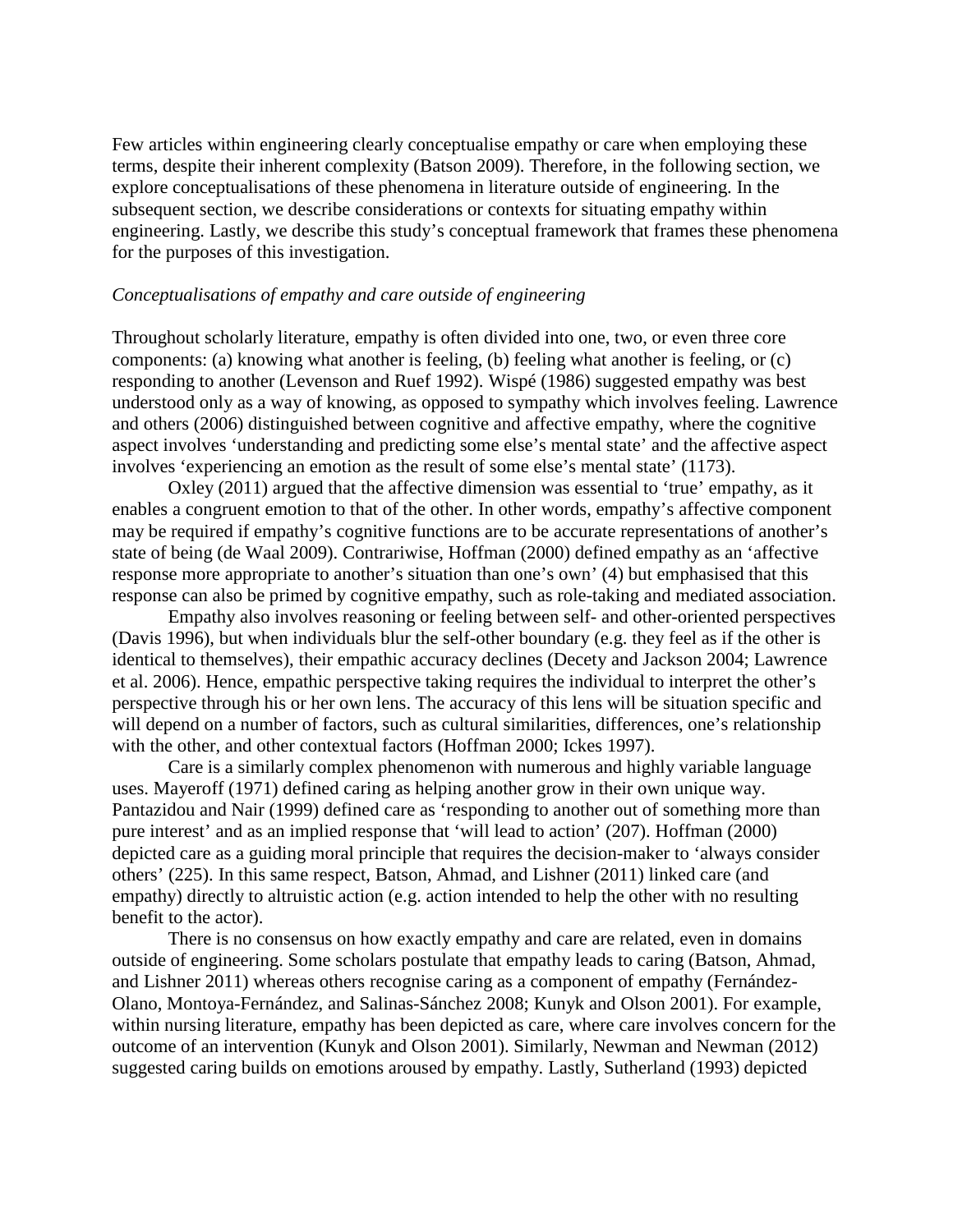empathy as a process which starts with cognition, which leads to affect, which culminates in a behavioural response (e.g. caring helping behaviour).

In the context of moral development, Gilligan (1982) indicated that 'sensitivity to the needs of others and the assumptions of responsibility for taking care' can lead one to 'include in their judgment other points of view' (16). Oxley (2011) flipped this notion, suggesting that empathy can make the salience of another's situation internally meaningful. Taking these ideas together, Hoffman (2000) postulated, 'Empathy and caring principles are thus independent, mutually supportive, hence congruent dispositions to help others' (225). Therefore, taken together, empathy and care would include the motivational force to understand another's need and to help that other in some manner.

### *Situating empathy and care within engineering*

Prior to 2011, the explicit usage of empathy and care within engineering literature was rare. For example, Strobel et al. (2011) found only 22 peer-reviewed articles published after 1980 within engineering literature that explicitly used the term empathy in some form. The authors grouped the found literature into (a) engineering education, (b) engineering management, (c) engineering ethics, and (d) engineering professional development. A closer analysis indicated that empathy was only the core focus of one of these articles (Vallero and Vesilind 2006) and was a subsidiary point of emphasis in all others, as evident by its limited usage.

Likewise, Strobel et al. (2011) found that care/caring was only a focal point of 22 articles within engineering literature, compared to thousands of articles focusing on care outside of engineering. In this engineering literature, care was depicted as (a) core to designing products that satisfy users' needs (Ermer and Vanderleest 2002), (b) a guiding ethical principle for problem solving (Pantazidou and Nair 1999), (c) a key component of environmental education (Hyde and Karney 2001), (d) a professional duty or obligation for engineers (Kardon 2005), or (e) as an approach to bring or retain women within engineering (Starobin et al. 2010).

In the past few years, explicit usage of empathy and care within engineering literature has become more common, as evident by searching the American Society for Engineering Education's (ASEE) annual conference papers. Specifically, these papers show a steady increase in engineering education scholars' usage of empathy; 17 publications used the term in some form in 2012, 23 in 2013, 38 in 2014, and 69 in 2015. The increase in ASEE papers using the term 'caring' was also steady; 41 articles used this term in 2012, compared to 297 in 2013, 306 in 2014, and 410 in 2015.

One of the core empathy foci within engineering literature pertaining to empathy and care is on 'empathic design' (Hess and Fila 2016). This is likely because empathic design has been depicted as the most 'comprehensive category' of human-centred design (Kouprie and Sleeswijk Visser 2009; Zoltowski, Oakes, and Cardella 2012). However, beyond empathic design, much engineering education literature describes efforts to incorporate empathy and care into engineering curricula, with foci ranging from improving engineering students' communication abilities (Walther, Miller, and Kellam 2012), idea generation potential (Gray et al. 2015), or community engagement (Zoltowski, Cummings, and Oakes 2014). In regards to caring, much of this literature focuses on the impact that caring faculty have on student learning (Akili 2015); the role of an 'ethic of care' in making ethical decisions (Kardon 2005; Pantazidou and Nair 1999); care within humanitarian efforts (Campbell and Wilson 2011); or standards of caring (ASCE Steering Committee 2006; Kardon 2005).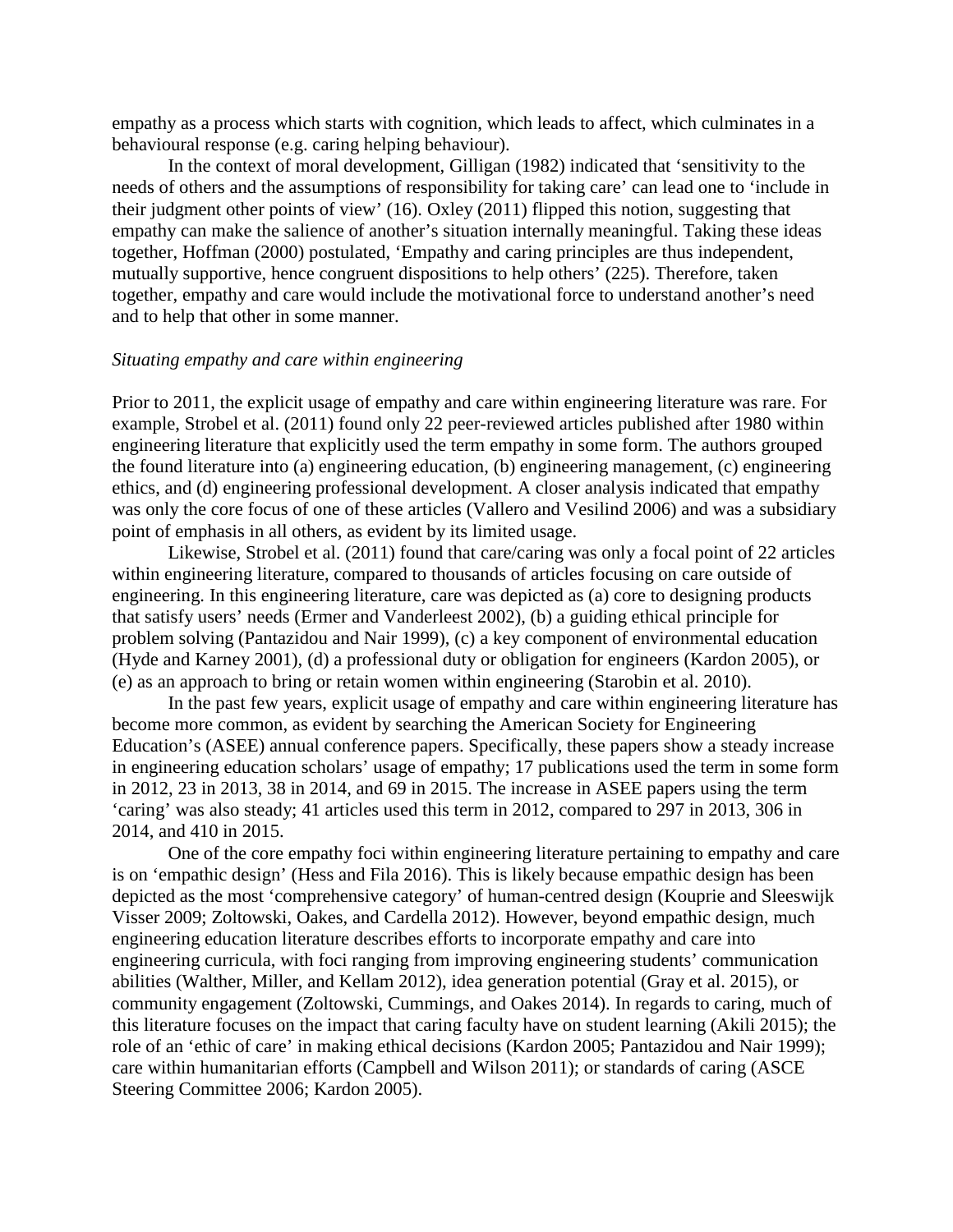When considering gender, care has been depicted as a 'feminine' quality (Noddings 1984) and hence one might anticipate that males would be less empathic or caring than females in any context. Indeed, females tend to self-report being more empathic than males, although the gender gap appears to lessen with age (Schieman and Van Gundy 2000) or through explicit training (Hatcher et al. 1994). Therefore, we might anticipate that female engineers would perceive empathy and care to be more applicable to their work when compared to their male counterparts, although this trend may not hold for more experienced engineers. A few studies have found subtle gender differences in the self-reported empathic tendencies of engineering students (Hess et al. 2015; Rasoal, Danielsson, and Jungert, 2012). Similarly, Woodcock et al. (2013) found that female engineering students tend to be more person-oriented and communalfocused than their male counterparts, which may translate to a difference in empathy and caring dispositions. Nonetheless, a more concerted focus on these phenomena is needed, particularly within the professional engineering context while taking gender, age, and experience into consideration.

### *Conceptualising empathy and care within engineering*

Despite the rapid emergence of literature on empathy and care within engineering, seldom do scholars articulate their conceptualisations of these phenomena. What is more, as Strobel et al. (2013) indicated, when grounded in the context of engineering, empathy and care may take on distinct meanings when compared to traditional contexts. Yet, the survey described in this study gauged to what extent engineers perceive empathy and care to exist within and be important to the practice of engineering.

The conceptual framing of this study comes directly from Hess, Strobel, and Pan (2016) who explored practicing engineers' conceptual understanding of empathy and care. Specifically, these authors explored how practicing engineers conceptualise (a) empathy, (b) care, and (c) differentiate between the two by thematically analysing semi-structured interviews with practicing engineers.

Through this qualitative research process, Hess, Strobel, and Pan (2016) found that engineers conceptualised empathy in four ways: cognitively or as a form of perspective taking, as embodiment or internalising another's condition, connectedness or thinking about the interplay between other stakeholders and one's self, and as an outcome or understanding of stakeholders and society. Likewise, engineers conceptualised care in four ways: as concern or an emotive other-centric feeling, behaviourally or as an action response, motivationally or as the intrinsic drive to achieve a goal, and as duty or acting in accordance with one's professional obligation.

Further, participants perceived a strong relationship between empathy and care. With respect to the inter-relation between the two phenomena, most notably, the majority of participants perceived care to be a behavioural response resulting from empathy. Nonetheless, this did not capture the entire space of perceptions. Some participants considered empathy and care to be synonymous, whereas others emphasised the nuances between the two. Importantly, this latter group tended to emphasise the behavioural or compassionate nature of caring as building upon cognitive or experiential aspects of empathy.

Extending these qualitative insights, Hess, Strobel, and Pan (2016) conceptualised empathy and care as closely related phenomena that, when taken together, represent both understanding and feeling for others through a variety of techniques and, generally, acting on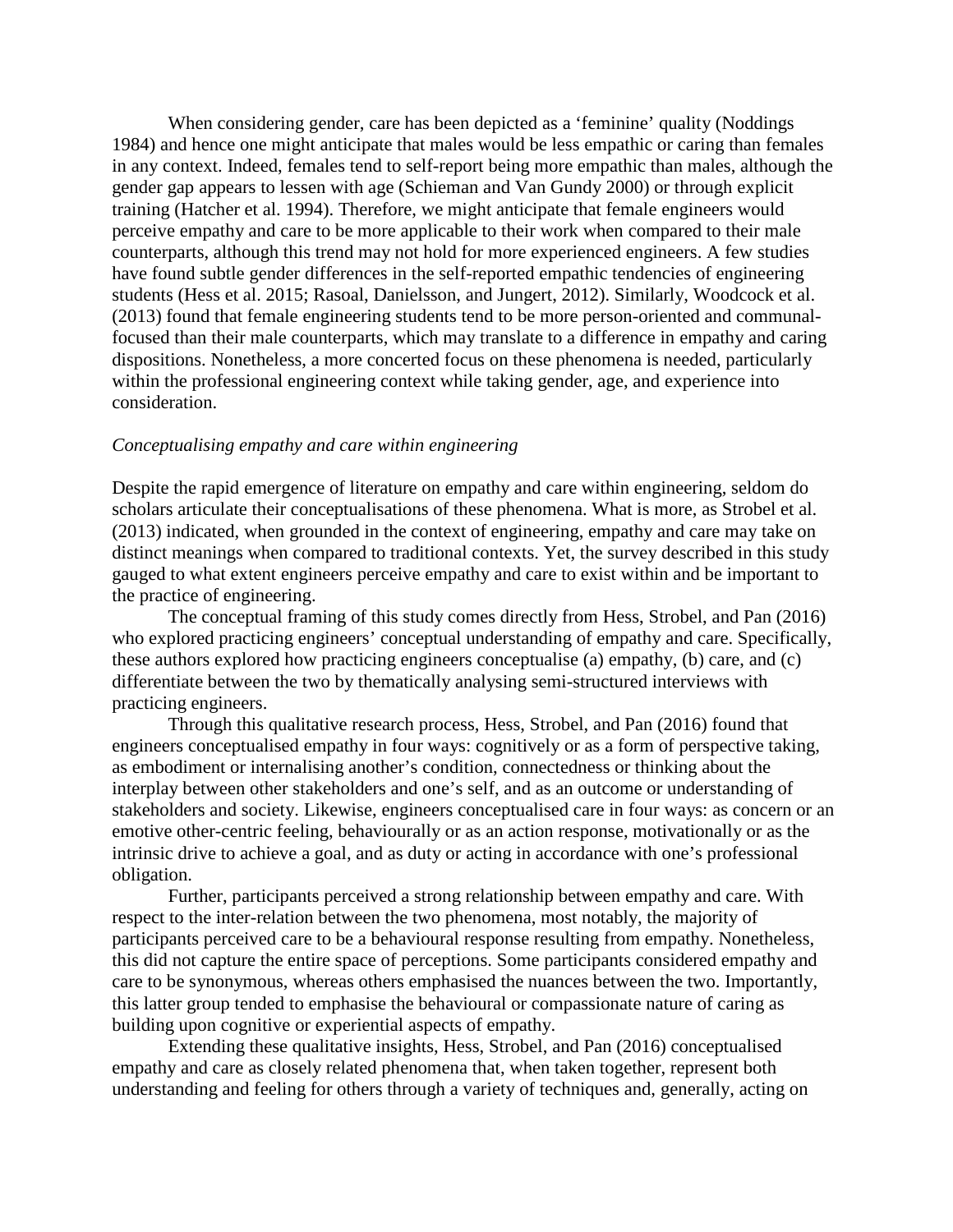that understanding or internalisation. When responding to the survey items described in this study, participants responded to paired questions (e.g. 'How important it is for engineers to show empathy and care in the following situations … ?'). We theorised that participants' responses to this paired construct align with the conceptual framing that was surmised from Hess, Strobel, and Pan's (2016) qualitative synthesis. In other words, this conceptual framing provided the groundwork for the quantitative exploration of practicing engineers' perceived importance of these phenomena.

## **Methodology**

This section on research methodology presents an overview of the research purposes and questions, the research design, and an overview of the design of the Empathy and Care Questionnaire (ECQ).

## *Research purpose and questions*

Our first research purpose (Phase 1) was to design, explore the structure of, and validate the ECQ, an instrument for exploring practicing engineers' perceptions of the importance and existence of empathy and care within engineering practice. Second, we sought to explore nuances in practicing engineers' responses to the ECQ factor structure by comparing the derived factors with respect to one another, as well as demographically by respondents' years of engineering work experience and gender (Phase 2). Taken together, the following research questions and sub-questions guided this inquiry:

- RQ1: What is the underlying factor structure of the ECQ?
	- o To what extent is the instrument valid and reliable?
- RQ2: Using this ECQ factor structure, to what extent do practicing engineers perceive empathy and care to already exist within their practice and in what areas would a greater incorporation of empathy and care be most beneficial?
	- o To what extent do responses vary by years of engineering work experience?
	- o To what extent do responses vary by gender?

## *Research design*

This study was divided into two phases with respect to each of the guiding research questions. In each phase, we used practicing engineers' responses to survey items to explore the phenomena of empathy and care within engineering. This quantitative analysis was guided by a post-positivistic research paradigm (Borrego, Douglas, and Amelink 2009; Clark 1998). Specifically, in Phase 1, we designed and performed exploratory factor analysis (namely, principal component analysis) on a survey to gauge engineers' perceptions of empathy and care within their work. In Phase 2, we used the derived factor structure to explore practicing engineers' perceptions of empathy and care within engineering practice and to compare responses by years of experience and gender. This study is sequential, as we used the results from the derived factor structure (Phase 1) to explore nuances and compare variables (Phase 2).

## *ECQ design*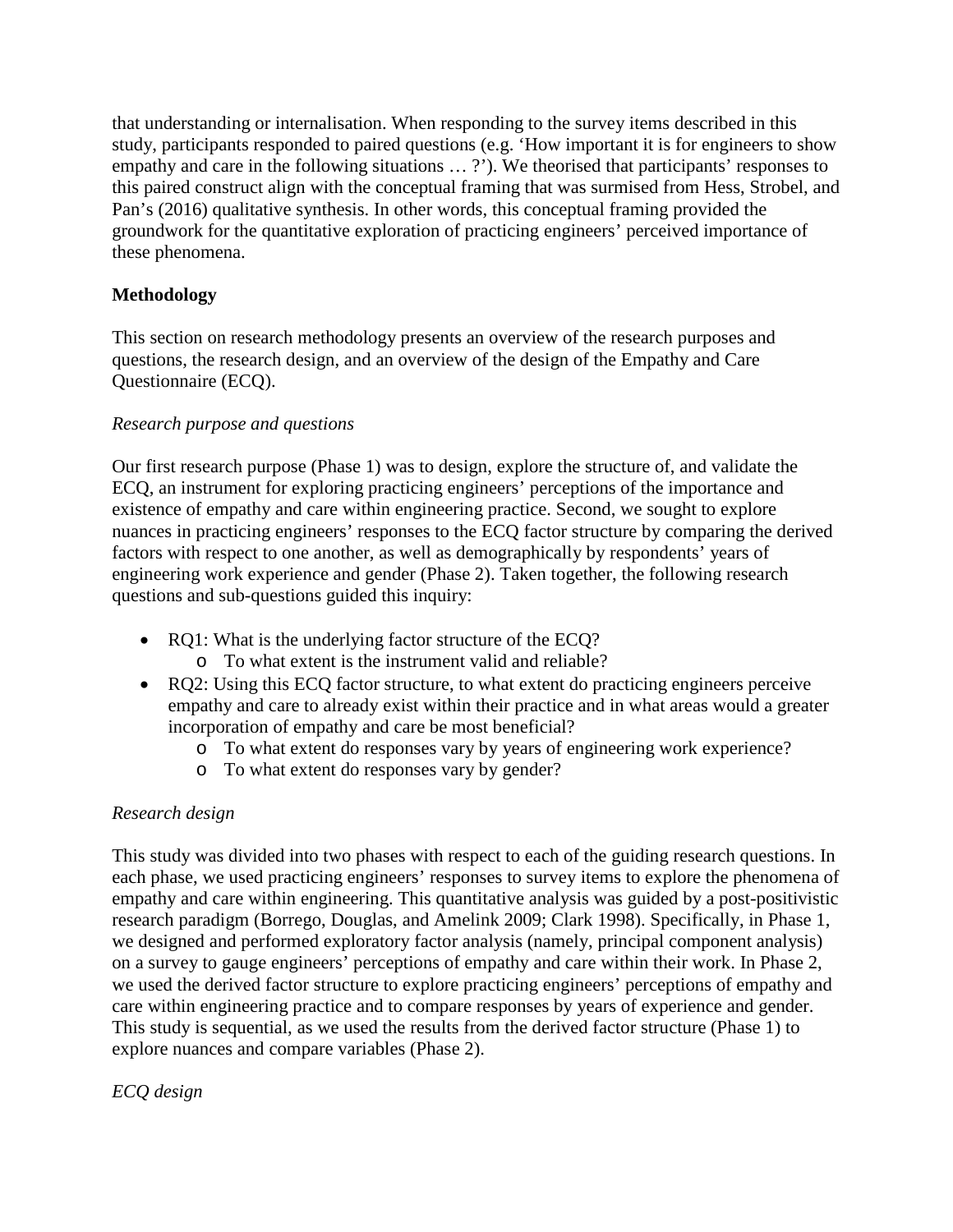As a research team, we designed the ECQ by building directly upon our team's previous research findings from two investigations. In the first, we synthesised literature on empathy and care within engineering (Strobel et al. 2011); for the ECQ design, we extracted and recorded ideas or keywords that were associated with empathy and care from this literature (e.g. making ethical decisions, see Vallero 2008; communication, see Leydens and Lucena 2009). In the second study, we captured perceptions of the importance of empathy and care through small-group interview sessions with engineering faculty and non-engineering faculty from fields traditionally perceived as empathetic and caring (Hess et al. 2012; Strobel et al. 2013). For the ECQ design, we refined verbal responses, particularly those undergirding qualitative themes, to capture domains where empathy and care appeared salient within engineering. By building directly on this work, we were striving to ensure the ECQ items accurately represented ideas that were salient within the practice of engineering, an essential component of construct validity (Messick 1995).

Individual members of the research team began creating potential survey items independently, with the broader themes and categories from the team's prior analyses guiding our item generation. Through an extended series of conversations, the research team continually refined, created novel, and altogether removed items. Throughout the process, we were cognisant of and open to incorporating ideas from literature on empathy and care within non-engineering fields, especially counselling (Berger 1987) and nursing (Kunyk and Olson 2001). Due to these discussions, the team moved from isolated survey items1 to categories that encapsulated multiple survey items.2 Further, we debated the specifics of the tense and verbiage of survey items. As an example, for items 1 through 12, we utilised the verb 'show' rather than 'feel' to emphasise the intent of action with respect to the overarching category.

To ensure construct validity (Douglas and Purzer 2015; Messick 1995), or the alignment between what the items are purported to measure and what they actually measure, we gathered feedback on near-final items from a content expert, thereby enhancing content relevance. In addition, an instrument and validation expert provided suggestions related to the survey structure, including the presentation of survey items and the choice of the six-point Likert-type scale. Finally, undergraduate and graduate student researchers completed a pilot survey (through Qualtrics) and provided feedback on the survey items, with a specific focus on whether the overall survey and individual items were clear.

In total, we refined these excerpts and responses into 33 Likert-type scale items pertaining to perceptions of the nature, importance, or manifestation of empathy and care within engineering practice (e.g. in identifying users' needs; in engineering communication; the extent to which they are learnable), and four 100-point items pertaining to participants' perceptions of the general importance of empathy and care in their lives and engineering practices. We did not theorise that these 100-point items would load onto the same facture structure as the 6-point Likert-type questions, but we anticipated that responses to these questions would be meaningful for exploring the nuance between empathy and care in one's life versus one's engineering practice. Appendix 1 provides an overview of the 37 items contained within the ECQ.

### **Phase 1: Exploratory factor analysis**

*Participant overview*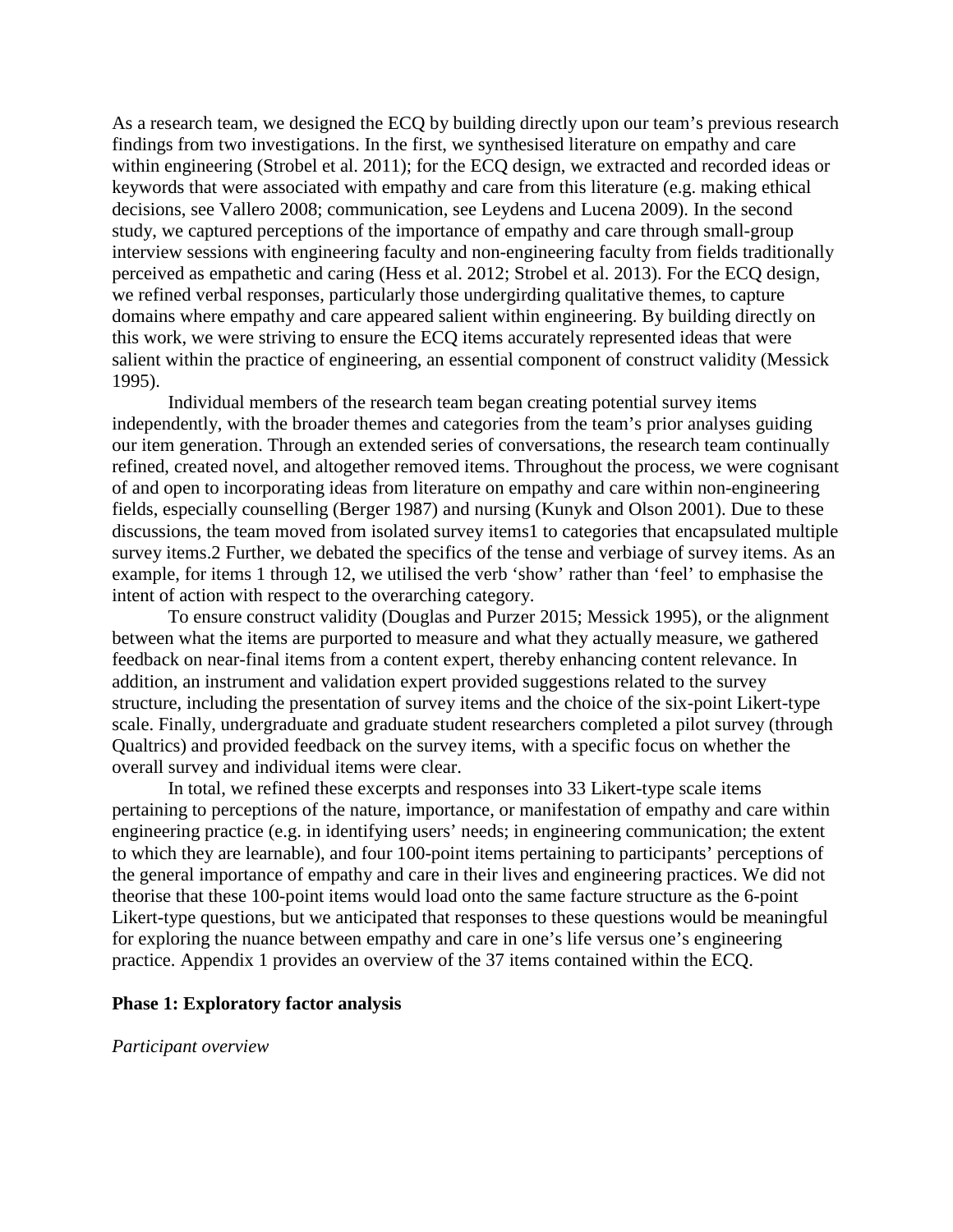We disseminated the ECQ to engineering alumni from a large public Mid-Western university within the USA. We invited more than 20,000 engineering alumni from this university to partake in the study. From that pool, 2148 participants at least opened the survey. We removed 524 of these participants for not completing the survey to the end and 50 more participants for failing to answer 6 or more questions. We chose this number in recognition that there are 'no guidelines for how much missing data is too much' (Harrington 2009, 38). Specifically, due to our exclusion strategy (we excluded participants pairwise), participants who did not respond to six or more questions were likely to be excluded from most (if not all) of the analysis.

After removing these 574 participants, 1574 participants from diverse engineering backgrounds and experiences remained for exploratory factor analysis (Phase 2 includes more specific demographic information). Of the 1574 respondents, 15 did not answer 3–5 questions, 18 did not answer 2, and 108 did not answer 1 question. Tabachnick and Fidell (2007) suggested that for large data sets with less than 5% missing points at random, any method of handling the data will likely not misrepresent the final result. In total, there were 141 missing data points among the 1574 respondents, or approximately 0.3% of the total possible item responses.

### *Exploratory factor analysis overview*

Exploratory factor analysis is a data reduction technique for the development of scales, which in turn can allow for valid and reliable evaluations of a phenomenon (Beavers et al. 2013; Pallant 2010; Thompson 2004). Specifically, factor analysis explores the relationship between measured items (e.g. participants' ECQ-item responses), and determines whether these can be simplified to a number of constructs or factors. We began analysing the ECQ using principal component analysis (Netemeyer, Bearden, and Sharma 2003; Thompson 2004) to discover the primary interrelationships between ECQ items and to identify factors related to our participants' perceptions of the existence and importance of empathy and care in engineering practice. Throughout principal component analysis, we excluded questions 13–16 as these were set on a sliding scale of 1–100 whereas all other questions varied on a Likert-type scale of 1–6 (see Appendix 1). In Phase 2, we separately examined and analysed questions 13–16.

Principal component analysis is the most commonly used type of exploratory factor analysis (Irving and Dickson 2004; Netemeyer, Bearden, and Sharma 2003; Thompson 2004; Velicer and Jackson 1990). Its common usage might be, in part, because it is the default setting in many standard software packages, such as SPSS (Pallant 2010). Principal component analysis attempts to maximise the variance between the survey items while assuming perfect reliability on measured scores (e.g. the diagonal of the correlation matrix is restricted to all 1.0's), and then using this information to extract initial components (Thompson 2004). By removing items that explain little variance, the outcome of the analysis is 'the fewest number of meaningful components' (Netemeyer, Bearden, and Sharma 2003, 121).

Notably, there is a long-standing debate among behavioural researchers regarding whether principal component analysis is the 'best' factor analytic method, where 'some authorities insist that component analysis is the only suitable approach' while others hold that other factor analytic methods (e.g. principal axes factors analyses) are far superior (Cliff 1987, 349). Nonetheless, many scholars have suggested that the results of each method tend to be similar (Ogasawara 2000; Thompson 2004; Velicer and Jackson 1990), specifically when there are more than 30 survey items (the Phase 1 factor analysis includes 33 items) or when the communalities of most items exceeds .60 (Netemeyer, Bearden, and Sharma 2003). Hence,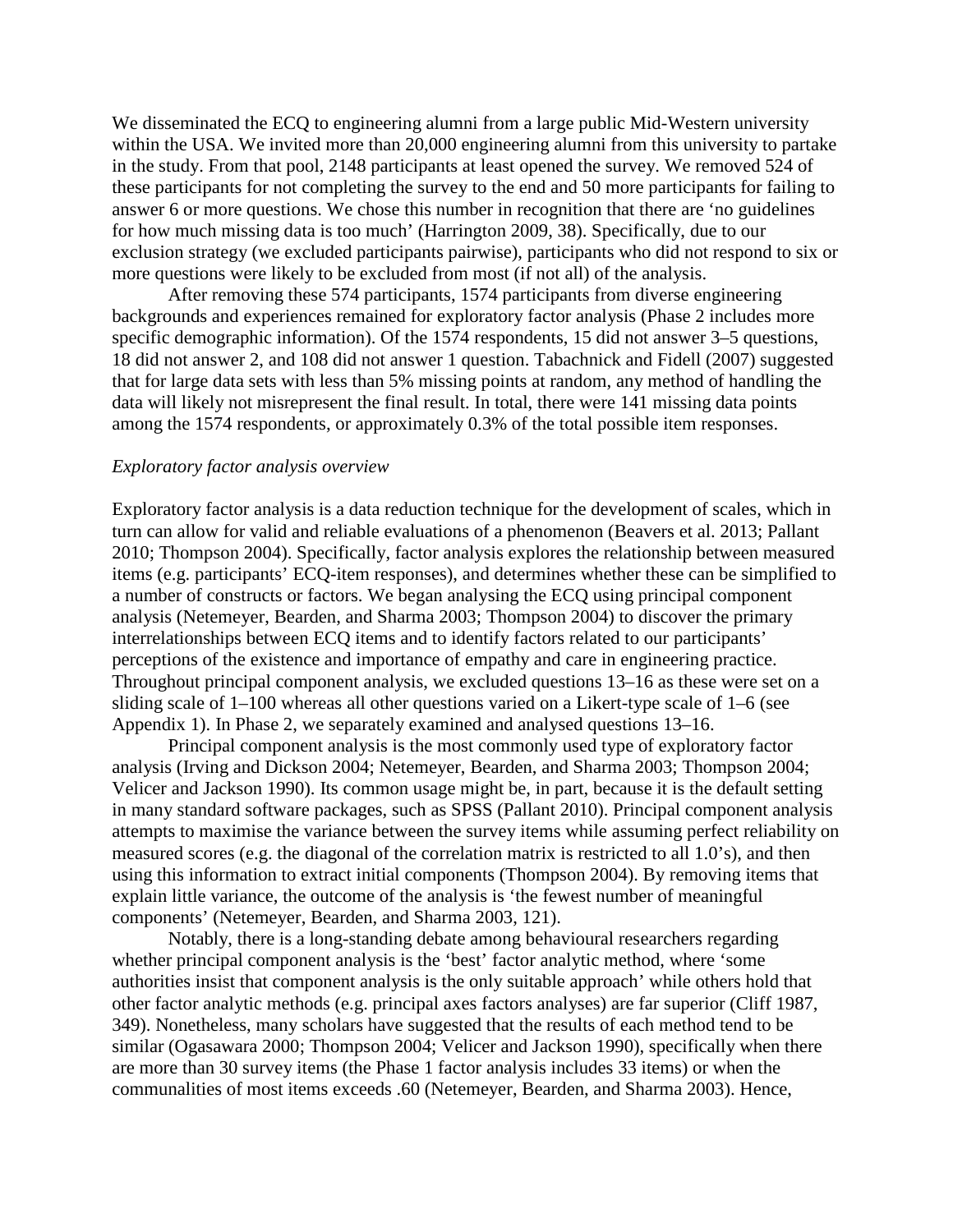throughout this investigation, we describe the results as 'factors' rather than 'principal components' in light of this recognition, and due to the similarities in the outcomes of varying factor analytic methods.

#### *Checking assumptions*

Prior to performing principal component analysis, we assessed the suitability of the factorability of the data. Throughout these and all subsequent analyses, we excluded cases pairwise, where a participant's response was dropped only from the computations pertaining to questions they did not answer. We would have used maximum likelihood estimation to fill in missing data, the strategy recommended by Harrington (2009), but because the ECQ responses exhibited a nonnormal distribution (for most questions, the majority of participants provided favourable responses), this strategy could not be reliably applied (Enders 2001).

As a first check, we examined the inter-item correlation matrix. This revealed multiple coefficients greater than 0.3, hence supporting factorability of the data (see Tabachnick and Fidell 2007; Appendix 3 includes these results). Second, we checked the ratio of participants per question. Our sample included more than 47 participants per question, which was well above a suggested threshold of 10 participants per question (Nunnally 1978). Third, the Kaiser–Meyer– Olkin measure of sampling adequacy was 0.921, which suggested that factorability of the data was 'marvellous' (Beavers et al. 2013; Kaiser 1974). Fourth, Bartlett's (1954) Test of Sphericity was significant ( $p < .001$ ) further supporting factorability of the data.

Next, we explored which factor rotation strategy was most suitable. Factor rotation is a technique of 'moving the factor axes measuring the locations of the measured variables in the factor space so that the nature of the underlying constructs become more obvious' (Thompson 2004, 38). As several items showed loadings onto multiple factors when we initially utilised an orthogonal varimax rotation, we decided to switch to an oblique rotation. Specifically, we utilised a direct oblimin rotation with a delta of 0, as this is one of the most common oblique rotation strategies (Pallant 2010; Tabachnick and Fidell 2007). An oblimin rotation controls for the 'degree of correlation among the rotated factors', where the delta specification of zero 'yields factors that are more highly correlated' (Thompson 2004, 44).

#### *Factor retention*

Next, we explored how many ECQ factors to retain through a series of steps. First, we computed eigenvalues and checked how many were above 1.0, as this threshold is the theoretical cut-off representing where a factor encapsulates more than what would be captured by a single variable (Guttman 1954; Kaiser 1960). Principal component analysis revealed the presence of eight components meeting these criteria. The four-factor structure explained 49.2% of the total variance, whereas the total variance explained increased by roughly 3% when adding Factors 5, 6, 7, and 8, respectively (see Table 1).

Second, to check this initial result, we used parallel analysis, a method that generates a matrix of random variables that is similar to the matrix of items collected, and utilises this information to compute a set of eigenvalues, which are in turn used to deduce how many factors to retain (Horn 1965). Specifically, we generated criterion values, or randomly generated eigenvalues, by utilising the programme 'Monte Carlo PCA (principal component analysis) for Parallel Analysis' (Ed & Psych Associates 2011) and inputting 33 variables  $\times$  1574 respondents.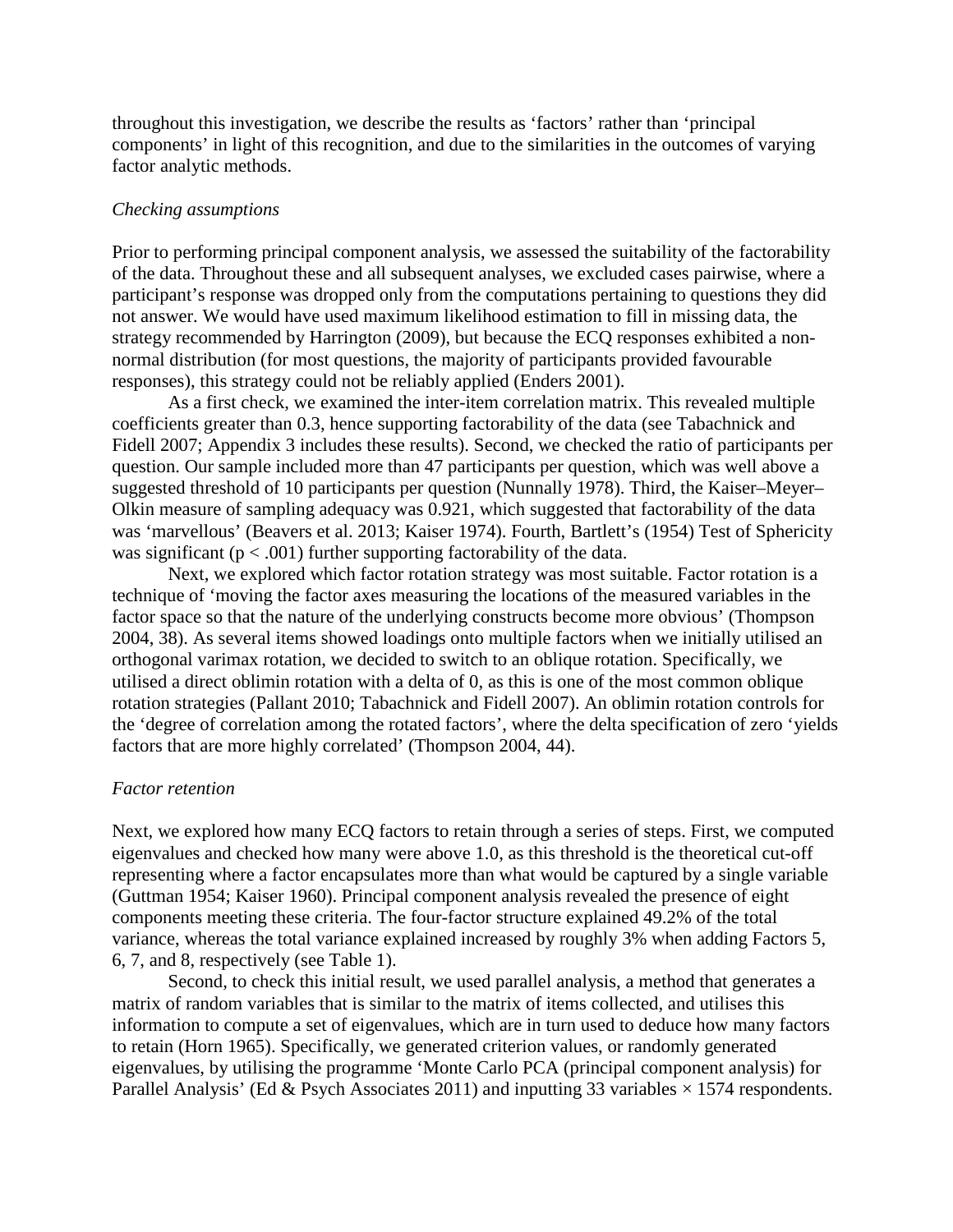Table 2 shows the criterion values generated from this parallel analysis. Comparing these criterion values with actual eigenvalues from Table 2 suggested that we should retain six factors.

|        |              | Initial eigenvalues |              |  |  |  |  |  |  |  |  |  |  |
|--------|--------------|---------------------|--------------|--|--|--|--|--|--|--|--|--|--|
| Factor | <b>Total</b> | % of variance       | Cumulative % |  |  |  |  |  |  |  |  |  |  |
|        | 10.10        | 30.60               | 30.59        |  |  |  |  |  |  |  |  |  |  |
| 7      | 2.39         | 7.25                | 37.84        |  |  |  |  |  |  |  |  |  |  |
|        | 1.97         | 5.96                | 43.81        |  |  |  |  |  |  |  |  |  |  |
|        | 1.80         | 5.44                | 49.24        |  |  |  |  |  |  |  |  |  |  |
| 5      | 1.29         | 3.91                | 53.16        |  |  |  |  |  |  |  |  |  |  |
| 6      | 1.17         | 3.55                | 56.71        |  |  |  |  |  |  |  |  |  |  |
|        | 1.12         | 3.40                | 60.11        |  |  |  |  |  |  |  |  |  |  |
| 8      | 1.03         | 3.12                | 63.23        |  |  |  |  |  |  |  |  |  |  |
| 9      | .92          | 2.78                | 66.01        |  |  |  |  |  |  |  |  |  |  |

Table 1. Principal component analysis of the ECO

Third, we analysed Table 1 to decide if we should keep 6 or less factors. Fifty percent has been depicted as the lower threshold for accepting the factor analytic output, although many studies report variance prediction levels as high as 75% are preferable (Beavers et al. 2013). The fourfactor structure explained 49.2% of the variance, the five-factor structure explained 53.2%, and the 6-factor structure explained 56.7%. As the 50% criteria were met by the five- and sixfactor solutions, but not the four-factor solution, we removed the latter from consideration.

Next, we computed and synthesised the pattern and structure matrices of the five- and six-factor structures. Pattern coefficients, contained within the pattern matrix, are analogous to beta weights in multiple regression; namely, they express the 'the variance represented in the correlation matrix that is being analyzed' (Thompson 2004, 16). Conversely, structure coefficients represent the bivariate correlation coefficient between a measured variable and the composite variable (e.g. the derived factor, see Thompson 2004). We used a threshold of 0.5 for identifying 'strong' pattern coefficients (Costello and Osborne 2005). In the six-factor solution, the sixth factor contained two items (e.g. Q21 and Q22) and a few items loaded highly on multiple factors (e.g. Q23 and Q11), making interpretation of the six-factor output difficult. Hence, we moved forward with the five-factor solution.

As a final check, we computed the communalities for the five-factor structure. The communalities describe how much of the variance of each item can be explained by the overall factor structure (Netemeyer, Bearden, and Sharma 2003; Thompson 2004). Netemeyer, Bearden, and Sharma (2003) suggested that if the majority of communalities are above .6, then the outcome is likely to be similar regardless of which factor analytic procedure was utilised (e.g. principal component analysis versus principal axes factor analysis). With the five-factor structure, several communalities were above .60 (8 of 33, or 24.2%), whereas the majority of communalities were at or greater than .55 (17 of 33, or 51.5%).

Due to these considerations, we chose to retain the five-factor structure. Here, the pattern matrix showed numerous strong item-loadings onto each of the factors and large itemcommunalities (see Appendix 2 for the pattern matrix and communalities). Lastly, we checked for consistency between the pattern and structure matrices. This synthesis indicated that three items had structure coefficients slightly above 0.50 but pattern coefficients of 0.42 or less (specifically Q11, Q22, and Q31). We chose the more conservative retention criteria, and therefore did not include these items within the final factor structure (described next).

*Derived factor structure of the ECQ*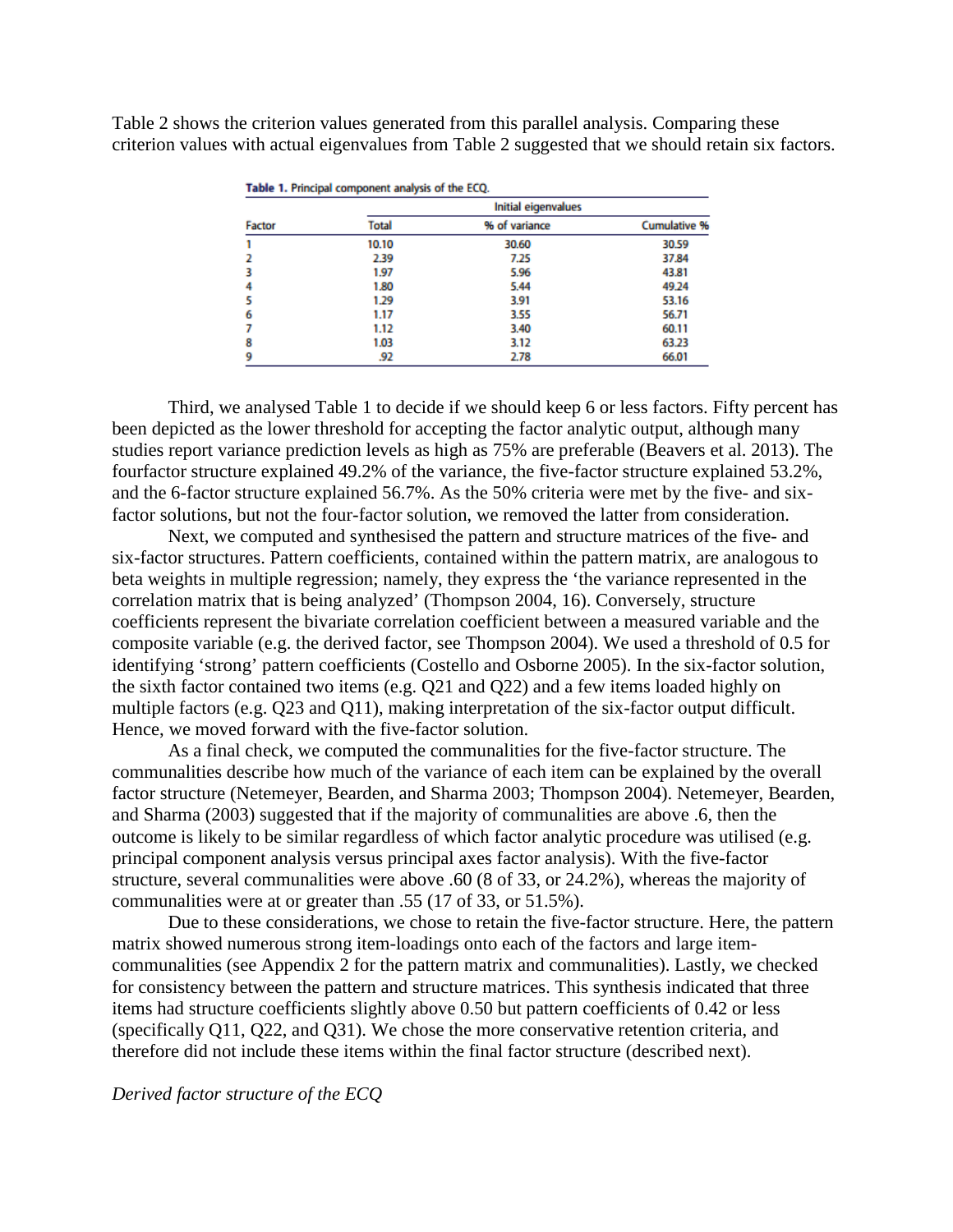The five factors derived from the exploratory factor analysis were internally consistent, although the fifth factor was 'minimally' acceptable as evident by its Cronbach's α below .70 but above .60 (DeVellis 2011). We named these factors by re-examining the questions paired to each factor, including the question prompt and the specific questions themselves. Through dialogue and extensive conversations, we described each factor as follows:

- 1. The existence of empathy and care within engineering work and practice.
- 2. The importance of empathy and care within engineering work, in general.
- 3. The potential benefits of a greater inclusion of empathy and care into engineering.
- 4. The value of empathy and care in relational aspects of engineering work.
- 5. The extent to which empathy and care are considered learnable.

| <b>Factor number</b> |       | Actual eigenvalue from PCA  Criterion value from parallel analysis | <b>Decision</b> |
|----------------------|-------|--------------------------------------------------------------------|-----------------|
|                      | 10.10 | 1.28                                                               | Accept          |
|                      | 2.39  | 1.24                                                               | Accept          |
|                      | 1.97  | 1.22                                                               | Accept          |
|                      | 1.80  | 1.20                                                               | Accept          |
|                      | 1.29  | 1.18                                                               | Accept          |
|                      | 1.17  | 1.16                                                               | Accept          |
|                      | 1.12  | 1.14                                                               | <b>Reject</b>   |

Table 3 shows the items paired to each of these factors, along with their internal consistency reliability, as ascertained by calculating Cronbach's  $\alpha$  (Cronbach 1951). The italic items in the pattern matrix (e.g. those with 0.50 or greater pattern coefficients) included in Appendix 2 make up this five-factor structure. Cronbach's  $\alpha$  for the first four factors were highly reliable (e.g.  $\alpha$  > .80), whereas Factor 5 was only minimally reliable (e.g. in the .6–.7 range, see DeVellis 2011). Appendix 1 shows complete item descriptions, means, and standard deviations of the individual survey items, and Appendix 4 shows inter-factor correlations.

## **Phase 2: Quantitative comparisons using the ECQ**

In this section, we used the ECQ's derived factor structure (from Phase 1) to compare responses of each factor with respect to one another, as well as differences in factor responses by demographics (e.g. by years of engineering work experience and by gender).

## *Participant overview*

After deriving the factor structure through exploratory factor analysis, we removed 93 participants who did not provide information on gender or years of work experience, along with those who did not have any experience working in engineering after graduation. The gender distribution of the remaining 1481 respondents included 1198 males (∼81%) and 283 females (∼19%). The average participants' years of engineering practice was 23.8 with a 13.6-year standard deviation. However, a closer inspection of these findings portrayed that the female respondents tended to have fewer years of experience than the male participants. For example, the average male respondent's years of engineering practice was 25.9 with a 13.7-year standard deviation, whereas the average female respondent's was 14.9 years with a 9.2-year standard deviation. Notably, no female participants had more than 40 years of engineering experience, and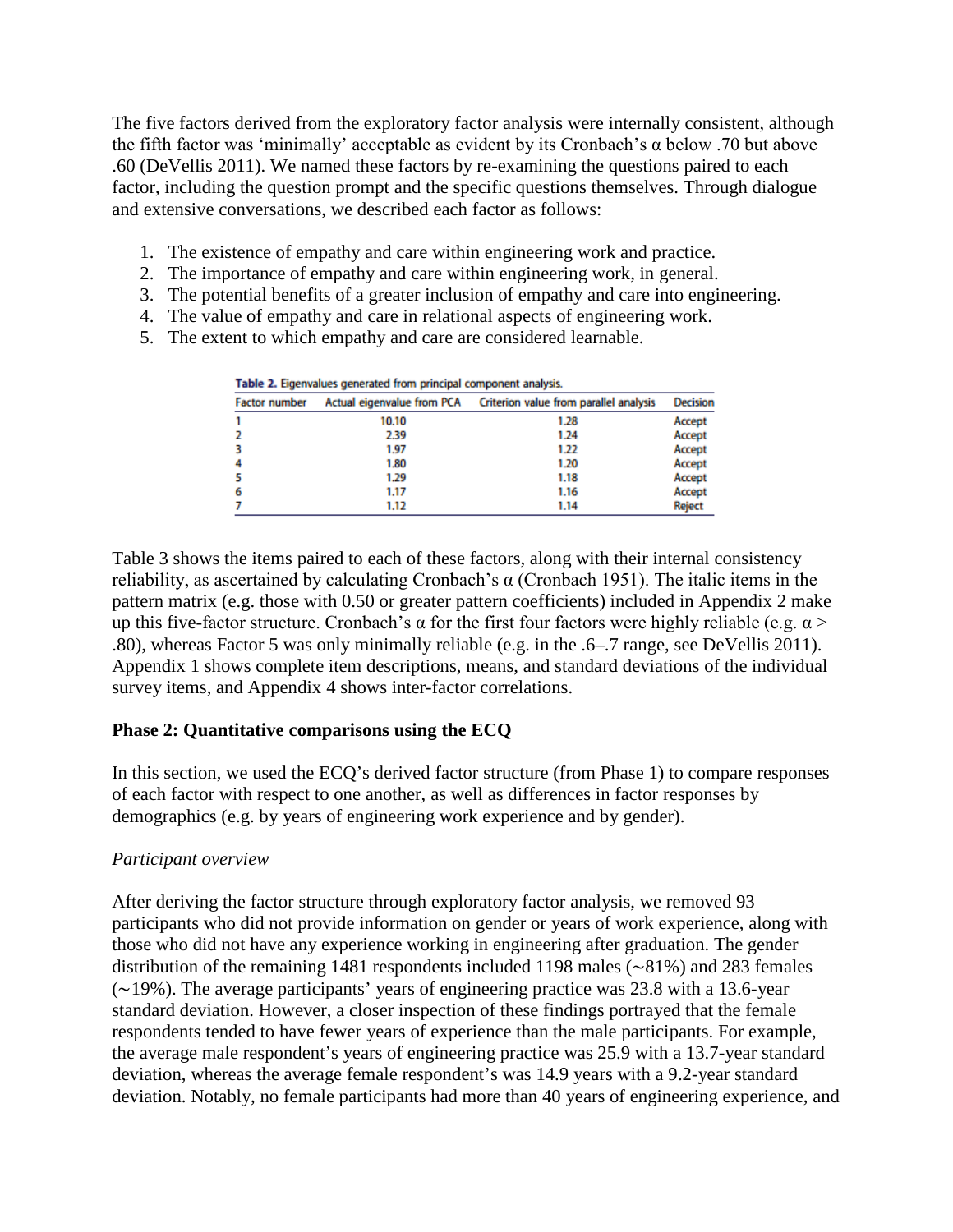only 27 (approximately 10% of the female respondents) had more than 30 years of experience. Table 4 provides an overview of the experiential distribution for all participants and by gender.

We asked participants which engineering degree they received and in which discipline(s) they were currently working. Figure 1 shows the engineering degree that participants graduated with, alongside their current profession(s). For each question, we allowed participants to select multiple disciplines; hence, many more respondents selected 'multi-disciplinary' as their current work when compared to their engineering degree.

| <b>Factor number</b> | <b>Factor name</b>        | Items paired to factor <sup>a</sup> | <b>Factor reliability</b> |
|----------------------|---------------------------|-------------------------------------|---------------------------|
|                      | <b>Current existence</b>  | 23, 24, 25, 26, 27, 28, 29, 30      | .858                      |
|                      | Perceived importance      | 5, 6, 8, 10, 12                     | .849                      |
|                      | <b>Potential benefits</b> | 32, 33, 34, 35, 36, 37              | .833                      |
|                      | <b>Relational value</b>   | 1, 2, 3, 4, 7                       | .837                      |
|                      | Learnability              | 18, 19, 20                          | $.614^{b}$                |

<sup>a</sup>See Appendix 1 for item descriptions.

<sup>b</sup>Factor was minimally acceptable.

Table 4. Distribution of respondents by years of engineering practice and by gender.

|                                   |     | All participants |     | Male | Female |      |  |  |  |
|-----------------------------------|-----|------------------|-----|------|--------|------|--|--|--|
| <b>Experiential category</b>      |     |                  |     |      |        |      |  |  |  |
| Less than 10 years of experience  | 304 | 20.5             | 203 | 16.9 | 101    | 35.7 |  |  |  |
| 10-19.5 years of experience       | 303 | 20.5             | 208 | 17.4 | 95     | 33.6 |  |  |  |
| 20-29.5 years of experience       | 308 | 20.8             | 248 | 20.7 | 60     | 21.2 |  |  |  |
| 30-39.5 years of experience       | 347 | 23.4             | 320 | 26.7 | 27     | 9.5  |  |  |  |
| More than 40 years of experience" | 219 | 14.8             | 219 | 18.3 |        |      |  |  |  |

<sup>a</sup>Includes 44 participants with 50 or more years of experience, 5 of whom had 60 or more.

#### *Factor comparisons*

For each participant, we calculated their factor score by taking the average of the items that loaded onto each factor (see Table 3). Therefore, factor responses were set on a 6-point Likerttype scale, similar to the items.

Figure 2 shows average responses to each factor, with the factors presented in order from highest to lowest mean/median score. As Figure 2 shows, the 'relational' factor received the highest average responses whereas the 'learnable' factor received the lowest. This indicated that participants were most favourable to the idea that empathy and care were important in relational aspects of engineering work, but they were least inclined to agree that empathy and care were learnable. The differences between responses to the 'importance' and 'existence' factors were particularly surprising; in essence, this suggests that there exists a disjuncture between the perceived importance and current existence of empathy and care within engineering practice.

Next, we analysed whether differences between factors were statistically significant. We utilised non-parametric tests because normality assumptions were violated, as evident by examining the distribution of the factor histograms (each was skewed to the left) and by calculating the Shapiro–Wilks (1965) coefficients ( $p < .001$  for each factor). Therefore, we performed a series of related-samples Wilcoxon Signed Rank test (Wilcoxon 1945). This test compares the median difference between two related samples (in this case, factors) by exploring differences between the central tendency of the samples, or the factor medians (Howell 2010; McCrum-Gardner 2008). These analyses indicated that responses to each of the highest ranked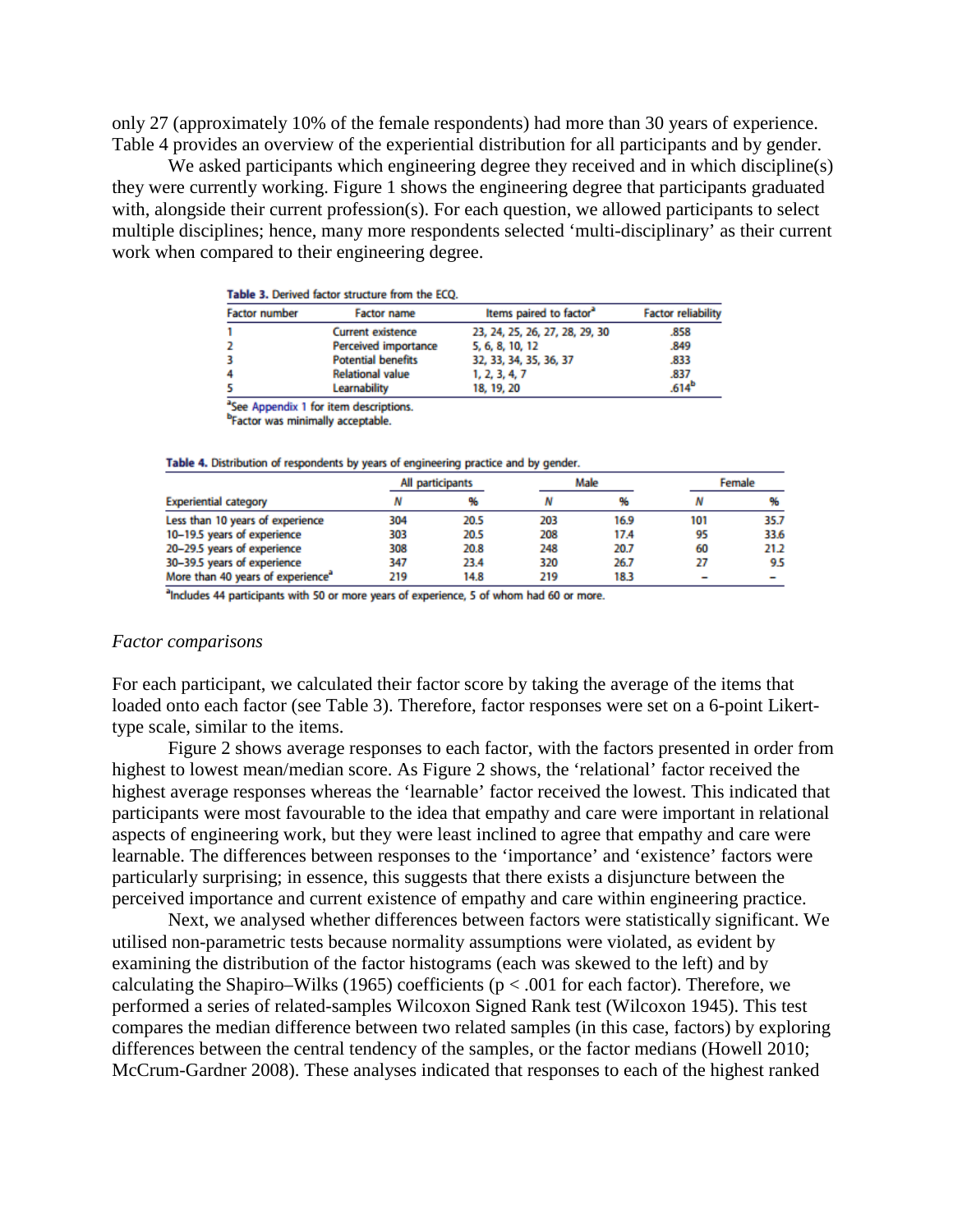factors (see Figure 2) were significantly greater than those for each lower-ranked factor (F4 and F2,  $Z = 26.2$ ; F2 and F3,  $Z = 9.4$ ; F3 and F1,  $Z = 10.6$ ; F1 and F4,  $Z = 31.5$ ; p < .001 for each).



Figure 1. Engineering practice(s) and engineering degree of the survey sample.



Figure 2. Respondents' mean and median factor responses, ordered highest to lowest.

In Q13 and Q14, we asked participants to rate how important empathy and care were for them 'as an individual' and in Q15 and Q16, we asked participants to rate how important empathy and care were for them 'as an engineer'; these responses were recorded by a sliding scale that ranged from 1 to 100. First, we ascertained the reliability, mean, and standard deviation of participants' combined responses to the 'importance as an individual' (Mdn =  $85$ ;  $\mu$ ) = 82.4,  $\sigma$  = 14.1,  $\alpha$  = .79) and 'importance as an engineer' (Mdn = 78;  $\mu$  = 75.1,  $\sigma$  = 17.6,  $\alpha$  = .80) items, and found the internal consistency of each to be good (DeVellis 2011). Next, we compared the combined responses by using a related-samples Wilcoxon Signed Rank test (Wilcoxon 1945). This analysis indicated that respondents considered empathy and care to be more important for them as an individual than as an engineer  $(Z = -21, p < .001)$ .

*Demographic comparisons*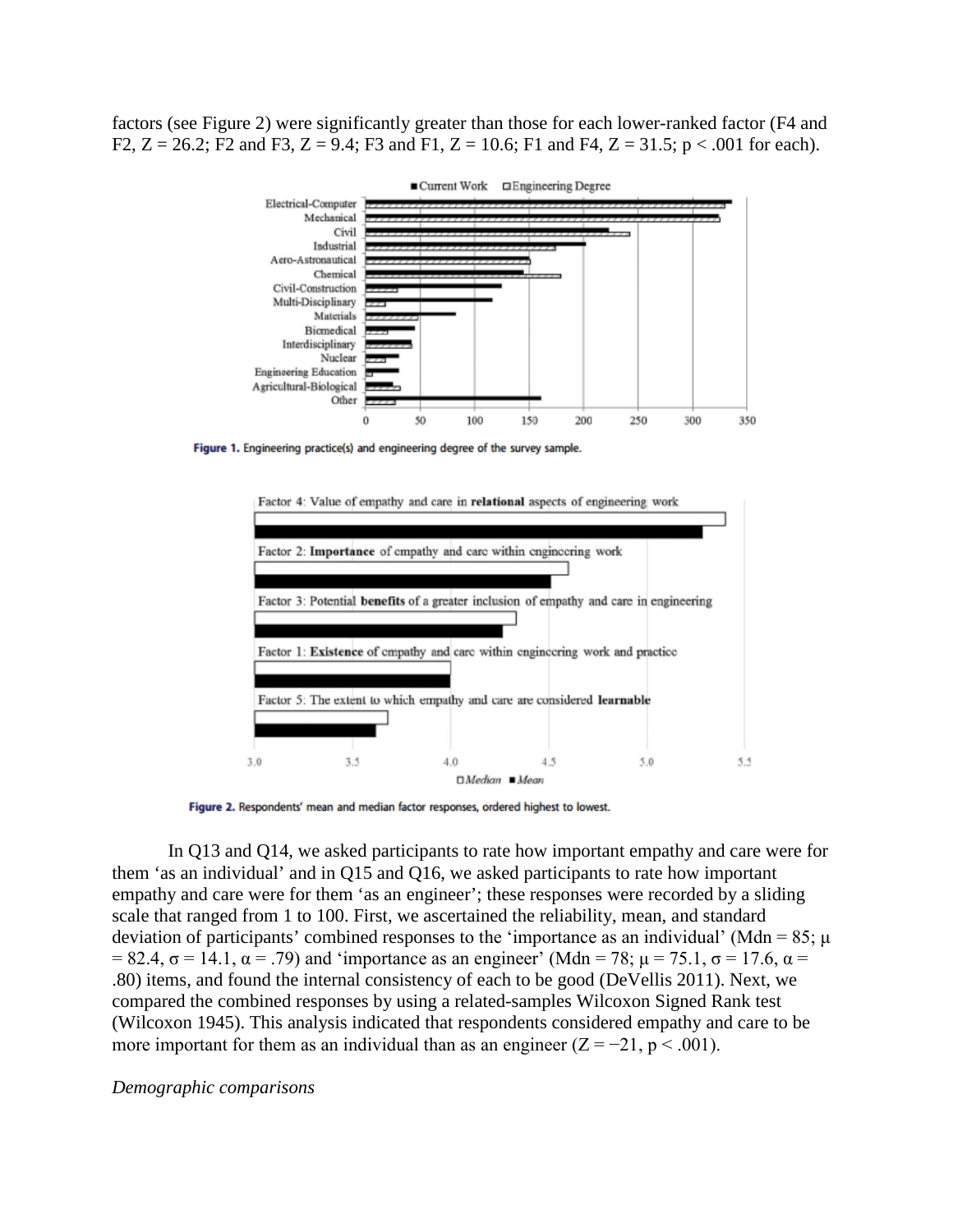In this section, we compared how respondents with varying years of engineering work experiences and how males versus females responded differently to the ECQ factors. These tests started with the assumption that participants in different groups would respond similarly to each factor. We used nonparametric testing procedures throughout these analyses, as normality assumptions were violated (Howell 2010; McCrum-Gardner 2008).

### *Comparing ECQ results by experience*

We stratified participants into five groups based on the number of years they had worked in engineering. The first four groups increased by 10-year sequences (e.g. less than 10 years of experience, 10– 19.5 years), whereas the last group encapsulated all participants with more than 40 years of experience. As Table 5 shows, the most experienced group consistently responded the most favourably to each factor. Notably, responses increased for each group (e.g. the 30–39.5 year group always scored higher than the 20–29.5 year group, who always scored higher than the 10–19.5 year group).

Next, we tested whether years of engineering work experiences influenced responses by performing independent samples Kruskal–Wallis tests for each factor (Kruskal and Wallis 1952). Kruskal–Wallis testing is the non-parametric alternative to the one-way analysis of variance. Specifically, it compares the variation of central tendency responses across multiple groups (Howell 2010; McCrum-Gardner 2008). Throughout this analysis, the null hypothesis for each test was that the median responses across groups on each factor were equal. This analysis indicated that there was a statistically significant difference in factor responses between the different experiential groups (see Table 5).

|                           |     | F1:<br><b>Existence</b> |     |     | F <sub>2</sub><br>Importance |     |     | F3:<br><b>Benefits</b> |     |     | F4:<br><b>Relational</b> |     | F5:<br>Learnability |      |     |
|---------------------------|-----|-------------------------|-----|-----|------------------------------|-----|-----|------------------------|-----|-----|--------------------------|-----|---------------------|------|-----|
| <b>Experiential group</b> | Mdn | Ш                       | σ   | Mdn | Ш                            | σ   | Mdn | Ц                      | σ   | Mdn | u                        | σ   | Mdn                 | Ш    | σ   |
| $10$                      | 3.9 | 3.8                     | 0.9 | 4.4 | 4.3                          | 1.1 | 4.2 | 4.2                    | 1.0 | 5.2 | 52                       | 0.7 | 3.3                 | 3.4  | 1.0 |
| $10 - 19.5$               | 3.9 | 3.9                     | 0.9 | 4.6 | 4.3                          | 1.1 | 43  | 4.2                    | 1.0 | 5.2 | 5.2                      | 0.7 | 3.3                 | 3.5  | 1.0 |
| 20-29.5                   | 4.0 | 4.0                     | 0.9 | 4.4 | 4.4                          | 1.0 | 4.3 | 4.3                    | 0.9 | 5.4 | 53                       | 0.6 | 3.7                 | 3.6  | 1.0 |
| 30-39.5                   | 4.1 | 4.1                     | 1.0 | 5.0 | 4.7                          | 1.0 | 4.5 | 4.3                    | 1.0 | 5.4 | 5.4                      | 0.7 | 4.0                 | 3.8  | 1.0 |
| $40+$                     | 4.4 | 4.3                     | 0.9 | 5.0 | 4.8                          | 1.0 | 4.7 | 4.5                    | 0.9 | 5.6 | 5.4                      | 0.7 | 4.0                 | 3.9  | 1.0 |
| x                         |     | 39.6                    |     |     | 54.2                         |     |     | 18.6                   |     |     | 38.5                     |     |                     | 56.8 |     |
| р                         |     | .000                    |     |     | .000                         |     |     | .001                   |     |     | .000                     |     |                     | .000 |     |

|  |  | Table 5. Average ECQ factor responses, grouped by years of engineering practice. |
|--|--|----------------------------------------------------------------------------------|
|  |  |                                                                                  |

Next, we analysed whether years of work experience influenced how important practicing engineers perceived empathy and care was for them 'as an engineer' or 'as an individual'. An inspection of group responses indicated that the mean and median scores increased for each experiential group in response to the 'as an engineer' items, as shown in Table 6. However, this same trend did not hold for the combined responses to 'as an individual'. Next, we utilised independent samples Kruskal–Wallis (Kruskal and Wallis 1952) tests on the combined responses to Q13/14 and Q15/16. This analysis indicated that work experience significantly influenced engineers' ratings of the importance of empathy and care for them 'as an engineer' ( $\gamma$ 2 = 51.7, p  $< .001$ ) and 'as an individual' (χ2 = 10.5, p  $< .05$ ).

## *Comparing ECQ results by gender*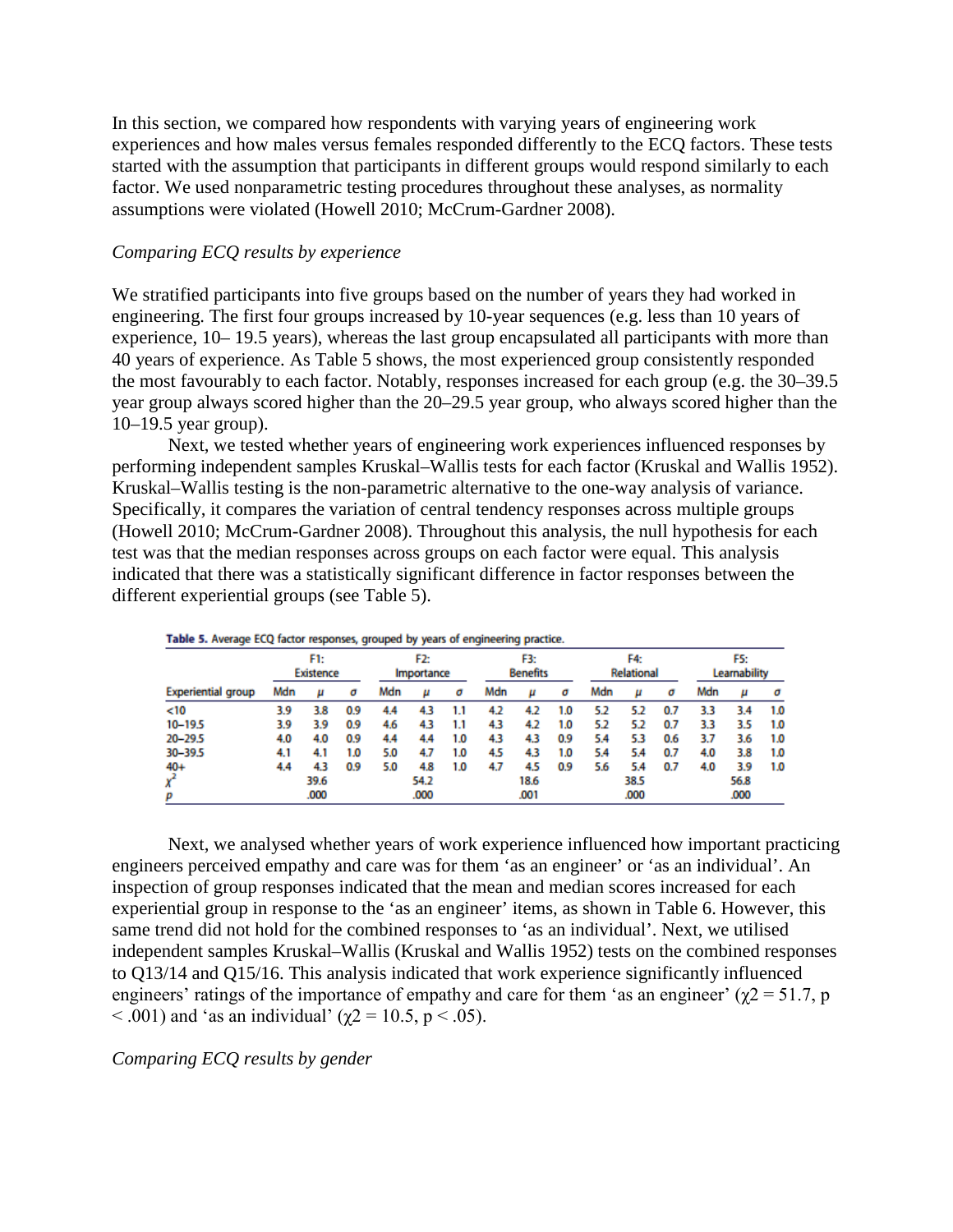Next, we explored the extent to which males and females responded to the ECQ factors differently. Throughout this analysis, we took into account the experiential findings and the demographic distribution, namely, that the majority of female respondents had practiced engineering for less than 30 years (see Table 4). Hence, we chose to compare responses by gender with respect to the same 10- year experiential distribution (e.g. less than 10 years, 10– 19.5 years, and 20–29.5 years of experience).

Table 7 provides descriptive statistics, including mean and standard deviations, grouped by gender and years of engineering experience for each of the ECQ factors. Within each experiential group, and for each factor, the difference between male and female participants' average responses range from 0.20 to 0.01. Next, we compared these responses by gender and by using a series of independent samples Mann–Whitney U tests (Mann and Whitney 1947). In each, we tested the hypothesis that males and females, within the specified experiential group, would not respond significantly differently to each factor. We did not find gender to influence responses to any of the factors within any of the experiential groups, indicating that male and female responses to these factors were similar.

Next, we analysed the extent to which gender influenced how important practicing engineers perceived empathy and care to be for them 'as an engineer' and 'as an individual' by using independent samples Mann–Whitney U tests (Mann and Whitney 1947). Our analyses indicated that females within the 10–19.5 years of experience reported that empathy/care was more important for them 'as an individual' than male respondents from the same experiential group (see Table 8;  $p < .05$ ). We did not find any other significant differences.

Table 6. Importance of empathy/care as an 'individual' and as an 'engineer', by years of engineering practice.

|                           |      | Importance of empathy/care 'as an<br>engineer' |      |      | Importance of empathy/care 'as an<br>individual' |      |
|---------------------------|------|------------------------------------------------|------|------|--------------------------------------------------|------|
| <b>Experiential group</b> | Mdn  |                                                | σ    | Mdn  |                                                  |      |
| $10$                      | 72.5 | 71.1                                           | 18.6 | 82.5 | 80.7                                             | 14.4 |
| $10 - 19.5$               | 75.0 | 72.9                                           | 17.6 | 84.5 | 81.7                                             | 14.3 |
| 20-29.5                   | 76.8 | 74.8                                           | 16.2 | 85.8 | 83.2                                             | 13.2 |
| 30-39.5                   | 81.0 | 77.8                                           | 17.2 | 86.0 | 83.5                                             | 14.1 |
| $40+$                     | 82.8 | 79.5                                           | 16.8 | 85.5 | 83.0                                             | 14.8 |

Table 7. Descriptive statistics along ECQ factors for all respondents by gender and experience.

|                           |                       |         | F1:<br>Existence |         | F2: Importance |         | F3:<br><b>Benefits</b> |         | F4:<br><b>Relational</b> | <b>F5: Learnability</b> |        |  |
|---------------------------|-----------------------|---------|------------------|---------|----------------|---------|------------------------|---------|--------------------------|-------------------------|--------|--|
| <b>Experiential group</b> | <b>Test statistic</b> | Male    | Female           | Male    | Female         | Male    | Female                 | Male    | Female                   | Male                    | Female |  |
| < 10                      | μ                     | 3.83    | 3.82             | 4.35    | 4.32           | 4.14    | 4.22                   | 5.13    | 5.21                     | 3.43                    | 3.23   |  |
|                           | σ                     | 0.94    | 0.92             | 1.02    | 1.09           | 1.00    | 0.96                   | 0.73    | 0.63                     | 0.98                    | 1.04   |  |
|                           |                       | $-0.06$ |                  | $-0.14$ |                | $-0.58$ |                        | $-0.61$ |                          | $-1.51$                 |        |  |
|                           | p                     | .96     |                  | .89     |                | .56     |                        | .54     |                          | .13                     |        |  |
| $10 - 19.5$               | μ                     | 3.91    | 3.93             | 4.36    | 4.29           | 4.15    | 4.20                   | 5.18    | 5.30                     | 3.51                    | 3.39   |  |
|                           | σ                     | 0.85    | 0.91             | 1.02    | 1.21           | 0.95    | 0.96                   | 0.69    | 0.67                     | 1.00                    | 1.05   |  |
|                           |                       | $-0.01$ |                  | $-0.05$ |                | $-0.53$ |                        | $-1.54$ |                          | $-1.15$                 |        |  |
|                           | р                     | .99     |                  | .96     |                | .59     |                        | .12     |                          | .25                     |        |  |
| $20 - 29.5$               | μ                     | 3.94    | 4.01             | 4.44    | 4.43           | 4.26    | 4.40                   | 5.26    | 5.42                     | 3.67                    | 3.49   |  |
|                           | σ                     | 0.85    | 0.99             | 0.99    | 1.02           | 0.90    | 0.87                   | 0.62    | 0.52                     | 0.96                    | 0.98   |  |
|                           |                       | $-0.56$ |                  | $-0.20$ |                | $-1.00$ |                        | $-1.78$ |                          | $-1.24$                 |        |  |
|                           | р                     | .57     |                  | .84     |                | .31     |                        | .08     |                          | .21                     |        |  |

#### **Discussion**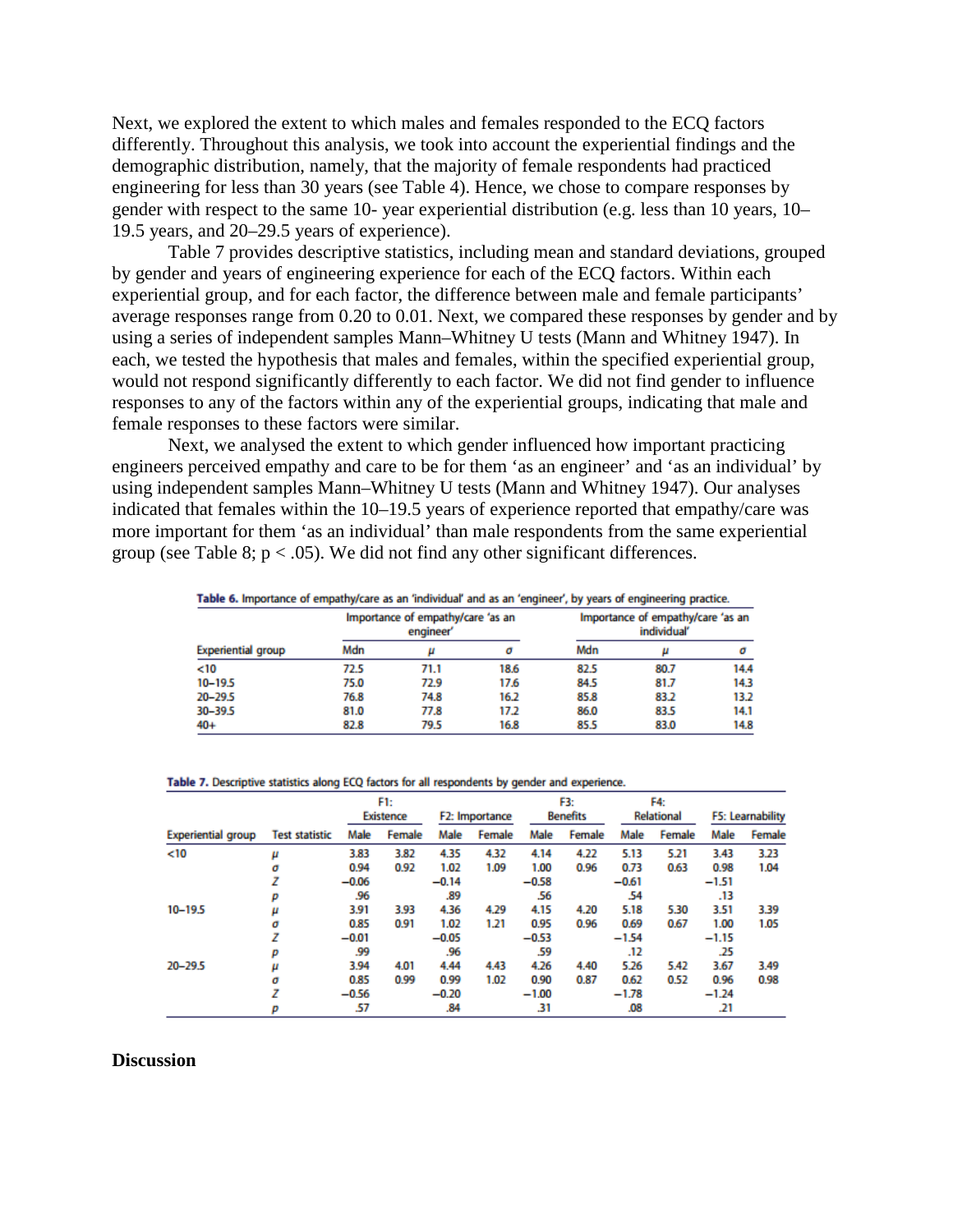In this study, we designed and explored the factor structure of the ECQ to elucidate engineers' perceptions of the importance and existence of empathy and care within engineering practice. This investigation found that more experienced engineers were more favourable to each of the five factors that emerged from principal component analysis of the ECQ, suggesting that an increase in engineering experience directly correlates with engineers' perceived importance and awareness of empathy and care within engineering practice. Comparing responses by gender indicated that male and female participants responded similarly to all ECQ factors. In the following sections, we explore the results from the factor analysis and factor comparisons, followed by the experiential and gender comparisons. We end by considering implications of these findings for engineering education.

### *Factor outcomes and comparisons*

Exploratory factor analysis of the 33 Likert-type questions from the ECQ revealed five factors representing practicing engineers' perceptions of the current existence (F1), general importance (F2), potential benefits (F3), relational value (F4), and learnability (F5) of empathy and care within engineering. Comparisons of these factors with respect to one another led to several insights regarding the need for and relative value of a greater integration of empathy and care within engineering practice.

|                           |                       |         | 'As an engineer' | 'As an individual' |        |  |  |
|---------------------------|-----------------------|---------|------------------|--------------------|--------|--|--|
| <b>Experiential group</b> | <b>Test statistic</b> | Male    | Female           | Male               | Female |  |  |
| $10$                      | μ                     | 69.87   | 73.47            | 79.96              | 82.26  |  |  |
|                           | σ                     | 70.5    | 16.61            | 14.89              | 13.38  |  |  |
|                           | z                     | $-1.45$ |                  | $-1.15$            |        |  |  |
|                           | P                     | .15     |                  | .25                |        |  |  |
| $10 - 19.5$               | μ                     | 72.25   | 74.27            | 80.61              | 84.19  |  |  |
|                           | σ                     | 75      | 18.13            | 14.76              | 12.88  |  |  |
|                           | 7                     | $-1.05$ |                  | $-2.22$            |        |  |  |
|                           | D                     | .29     |                  | .03                |        |  |  |
| $20 - 29.5$               | μ                     | 74.9    | 74.62            | 83.06              | 83.83  |  |  |
|                           | σ                     | 15.83   | 17.72            | 13.15              | 13.6   |  |  |
|                           |                       | $-0.05$ |                  | $-0.69$            |        |  |  |
|                           |                       | .96     |                  | .49                |        |  |  |

First, factor comparisons indicated that practicing engineers perceived empathy and care as most important within relational aspects of engineering work. This finding was not entirely surprising, as interventions have already been designed to develop engineering students' empathic communication skills (Leydens and Lucena 2009; Walther, Miller, and Kellam 2012). Likewise, the emphasis on the relational importance of empathy and care for effective communication has been described extensively within counselling (Berger 1987; Rogers 1951) and nursing (Kunyk and Olson 2001) literature. However, we were surprised by the marked difference between participants' mean response to the 'Relational' factor ( $\mu$  = 5.28) and the next closest factor, labelled 'Importance' ( $\mu = 4.51$ ), which encapsulated elements related to the broader impact of engineering decisions.

Second, we found a significant difference between participants' perceptions of the importance ( $\mu = 4.51$ ) and the existence ( $\mu = 4.00$ ) of empathy and care within engineering practice. While the 'Importance' factor contained elements related to the broader impact of engineering decisions, the 'Existence' factor captured how established or integrated participants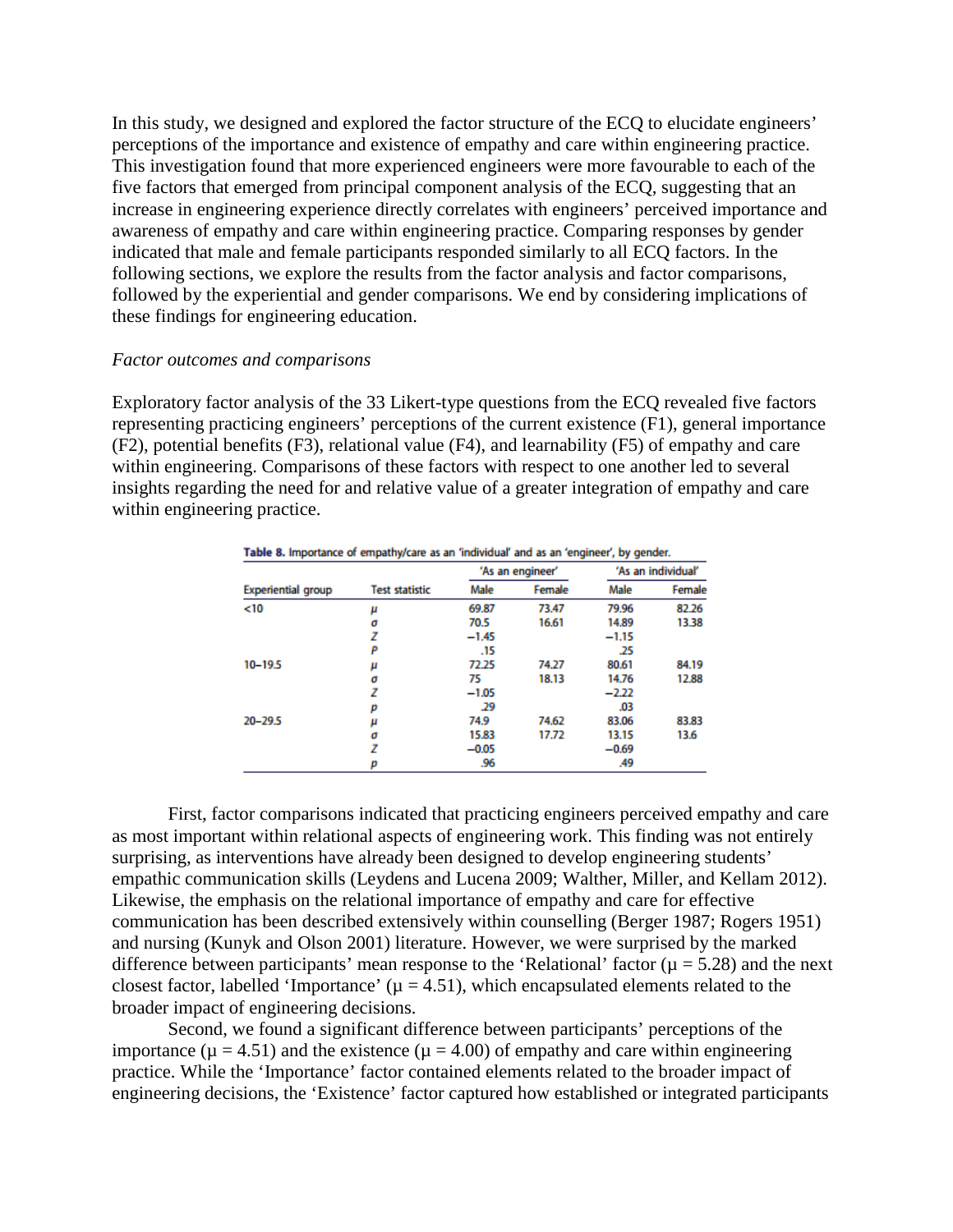felt concepts related to empathy and care were incorporated into their own work, as well as their colleagues' practices, their workplaces' cultures, and their professions' ethos. Given the importance of empathy and care in both relational and broader impact aspects of engineering practice, these findings point to a critical need to identify strategies to bridge this disconnect. Hence, this finding connects with many of the recent calls for change in engineering education (Grasso and Burkins 2010; National Academy of Engineering 2004, 2005, 2009), but it specifically highlights a need for including empathy and care within these change paradigms.

Third, factor comparisons indicated that practicing engineers were least inclined to agree that empathy and care were learnable. However, a closer inspection of the mean responses to the individual items corresponding to this factor (see Appendix 1) indicated that its dismal average was largely reduced by Q20, 'I learned to be more empathetic and caring during my college years.' Indeed, this was the only item from the ECQ which had a below-average mean score (e.g. below the Likert-type scale mid-point of 3.5). This suggests that students' collegiate experiences of years past have been particularly ineffective at instilling these skills/dispositions. This finding resonates with the work of Rasoal, Danielsson, and Jungert (2012), who found that engineering students were less empathic than students from fields such as social work and psychology. Given the importance of empathy and care to the practice of engineering, this indicates that a direct focus on empathic development with engineering curricula is needed.

What is more telling is that the mean response to Q18, 'I believe traits associated with empathy and care can be learned,' was well above the mid-point of responses. Therefore, it did not appear that participants felt empathy and care could not be learned, but rather that they did not perceive to have learned these skills in college. What is more pressing, however, is that today's U.S. collegiate students report being much less empathic than students from years past, as indicated by a metaanalysis of 72 colleges (Konrath, O'Brien, and Hsing 2011). Yet, others have found that training in empathic skills can catalyse collegiate students' cognitive and affective empathic development (Hatcher et al. 1994). We encourage engineering educators to build on these findings within the context of engineering education, specifically.

Lastly, despite the above findings, participants indicated that empathy and care were much more important for them 'as an individual' than 'as an engineer'. While many scholars have recently deemphasised the divide between the 'soft' and 'hard' skills of engineering practice (Fila et al. 2014; Hynes and Swenson 2013; Strobel et al. 2013), it appears that there is an existing disconnect between the amount of empathy and care engineers use within their practice versus their daily livelihoods, even among participants who find empathy/care important to their practice. To the extent that this divide cannot be bridged, this dichotomy might be particularly problematic for encouraging highly empathic and caring individuals to pursue engineering degrees (Borrego et al. 2005).

### *Experiential comparisons*

Comparing the ECQ factors by experiential groups indicated that with more work experience, practicing engineers become more conscious of the existence of and more favourable towards the importance of empathy and care within engineering. These same trends surfaced when comparing responses to the 100-point items on participants' perceived importance of empathy and care for them 'as an engineer'. Conversely, this upward trend increased up to but stabilised after the 20– 29.5 year experiential group when exploring participants' perceived importance of empathy and care 'as an individual'. While we could not find any scholarly sources that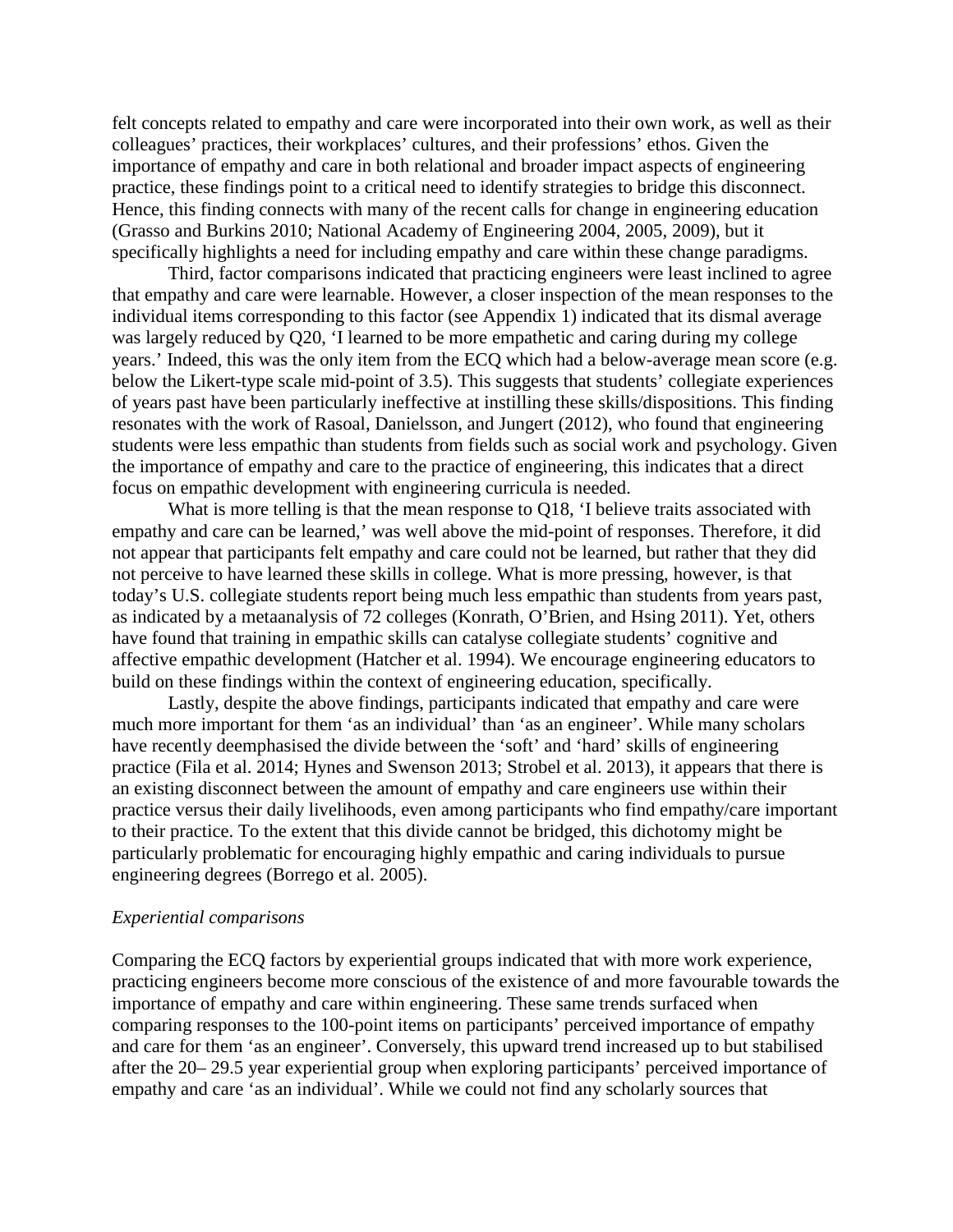quantitatively explored changes in empathy and care due to engineering experiences, there is literature on changes in empathy with age that might help explain these findings. However, these investigations explore changes in empathic abilities or tendencies, rather than perceptions of empathy and care (as in this study). Further, these studies are not engineering-specific. We describe these sources next.

Cooper (2011) suggested empathy increases with age because older individuals have learned more in total and have had a greater variety of life experiences than younger individuals. Cooper's proposition was that increased knowledge and experience simultaneously increases the likelihood that one will relate to others, try to understand novel viewpoints, and thereby empathise. In the context of engineering, this might suggest that individuals who have practiced engineering longer begin to realise the social impact of their work.

Yet, contrary to Cooper's suggestion, numerous studies have found empathy to decline with age (Schieman and Van Gundy 2000), sometimes strictly with respect to cognition (Bailey, Henry, and Von Hippel 2008; Orgeta and Phillips 2008; Slessor, Phillips, and Bull 2007), but other times along the affective dimension (Phillips, MacLean, and Allen 2002; Ruffman et al. 2008). Likewise, Decety and Michalska (2010) compared differences in brain regions activated upon an empathic and sympathetic 'pain' stimuli between adults as old as 40 and children as young as 7. These neuroscientists found adults were less likely than children to respond affectively due to 'reduced activity within limbic affect processing systems' due to ageing (896).

Despite these investigations, a 12-year longitudinal study by Grühn et al. (2008) found empathy to be relatively stable with ageing. Specifically, while descriptive statistics revealed that older adults in their sample were less 'empathic' than younger adults, their longitudinal analysis did not reveal a decline of empathy among the older group. Instead, they posited there was a 'cohort effect' at play. In other words, rather than attributing empathic dispositional differences to ageing, these authors suggested that one's empathic development is contingent upon their interactions with others and their life satisfaction. Importantly, these suggestions align with Shieman and Van Gundy's (2000) assertion that certain experiences can mitigate this effect, including higher education, positive interpersonal relationships, and religious involvement.

Taken together, these studies suggest that there is much empirical work left to determine the best predictors of empathy gains or losses throughout one's life, including within and beyond engineering. It may be that specific variables, such as an engineer's life satisfaction, increases with engineering experience, and that this in turn influences their empathic tendencies. An insightful, longitudinal study might examine changes in empathic or caring tendencies of engineers as they progress in experience, perhaps in relation to their perceptions (e.g. by utilising the ECQ). Such an investigation could identify what experiences promote or inhibit empathic development throughout one's career, which could in turn provide engineering educators and organisational leaders with insights as to which interventions are most beneficial for empathic development.

#### *Gender comparisons*

Engineering has been described as male-dominated, uncaring, and even marginalising to women (Broom, Klassen, and Labun 2011; Foor et al. 2013; Godfrey and Parker 2010; Hess et al. 2012; Tonso 2006). These stereotypes might permeate engineering discourse because throughout the USA, males continue to be represented much more widely throughout engineering practice than women (e.g. see Falkenheim and Burrelli 2012; National Academy of Engineering 2008), which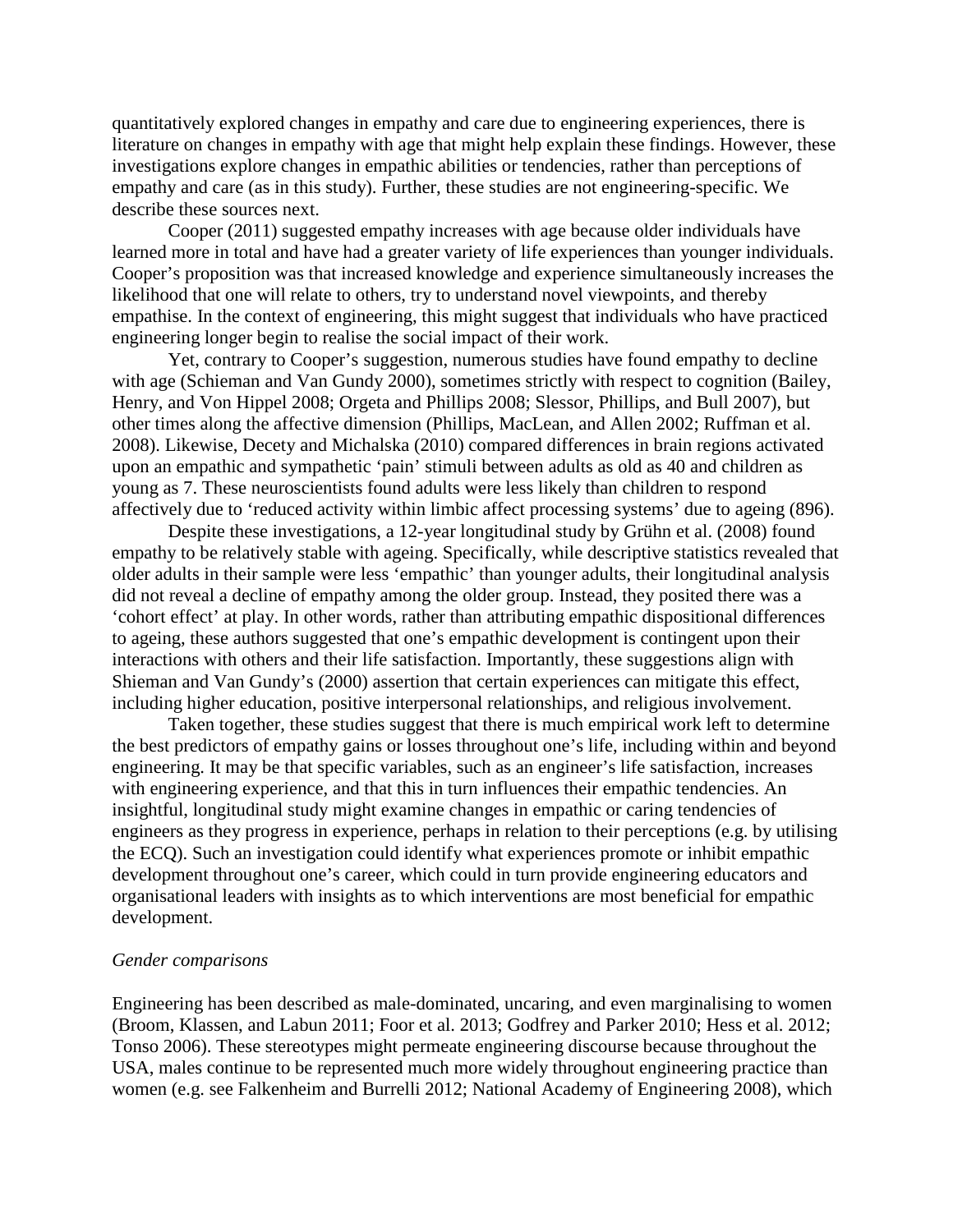may lead to a lack (or a perception of a lack) of inclusion of divergent value systems (e.g. femininity, see Gilligan 1982; Noddings 1984) within engineering practice. For example, Foor et al. (2013) found that two separate female engineering students who worked alongside only male colleagues faced numerous challenges arising from stereotyped gender roles and work schemas. The authors concluded that the lack of women participating in their programme was 'not due to a lack of interest but to structural and cultural factors that are far from inclusive' (354). In other studies, it has been reported that female students may leave engineering out of a desire to help others, specifically towards a profession where they envision a social good component that they perceive as missing from engineering (Borrego et al. 2005; Sax 1994).

Yet, our analysis did not reveal any significant differences when comparing the ECQ factor responses by gender. The only significant difference we did find was that females with 10–19.5 years of experience perceived empathy and care to be more important for them 'as an individual' than the experientially equivalent male group. Hence, the findings from this investigation indicate that male and female engineers both equally perceive empathy and care as important in their engineering practice, despite both groups' pessimism towards the current existence of empathy and care in engineering. Therefore, promoting an 'ethic of care' (Pantazidou and Nair 1999) within engineering, while sometimes depicted as a feminine value (Gilligan 1982; Noddings 1984), seems to have relatively equal appeal to both male and female engineers. To some extent, these findings may be explained by the reality that many women engineers assimilate male-oriented engineering values in order to make it as an engineer, thereby becoming 'one-of-the-boys', as opposed to challenging their organisations to incorporate values that may be depicted as 'feminine' (Tonso 2006). Alternatively, male engineers may be more attuned with empathic and caring values than dominant stereotypes suggest.

#### *Implications*

Much of the literature in scholarly disciplines outside of engineering support the theory that empathy and care and associated skills are learnable in college and beyond (Erera 1997; Shapiro, Morrison, and Boker 2004). Existing strategies employed by other disciplines have focused on (a) strengthening emotional intelligence (Goleman 1995), (b) self-reflection (Rogers 1951), (c) developing active listening and communication abilities (Erera 1997), (d) human-centred design strategies (Zoltowski, Oakes, and Cardella 2012), and (e) using interactive, role-play, and simulation technology (McQuiggan and Lester 2006). Similarly, within engineering, Hess's (2015) investigation indicated that graduate level engineering students experienced changes in their perspective-taking tendencies due to their experiences within a structured, ethics intervention.

While many other strategies for the development or usage of empathy within engineering education are rapidly growing (Gray et al. 2015; Johnson et al. 2014; Walther, Miller, and Kellam 2012; Zoltowski, Oakes, and Cardella 2012), a concerted research focus on outcomes centred around engineering-specific training methods is needed. Foor, Walden, and Trytten (2007) regarded higher education to be the transmitter of 'dominant culture' (111). If empathy and care are important for the practice of engineering, as respondents within this study have indicated, then we must find mechanisms for a greater integration of these phenomena within engineering and engineering education. Future research questions engineering educators might investigate to effectively integrate empathy and care into engineering include (a) to what extent is the engineering education system attracting empathetic and caring individuals to engineering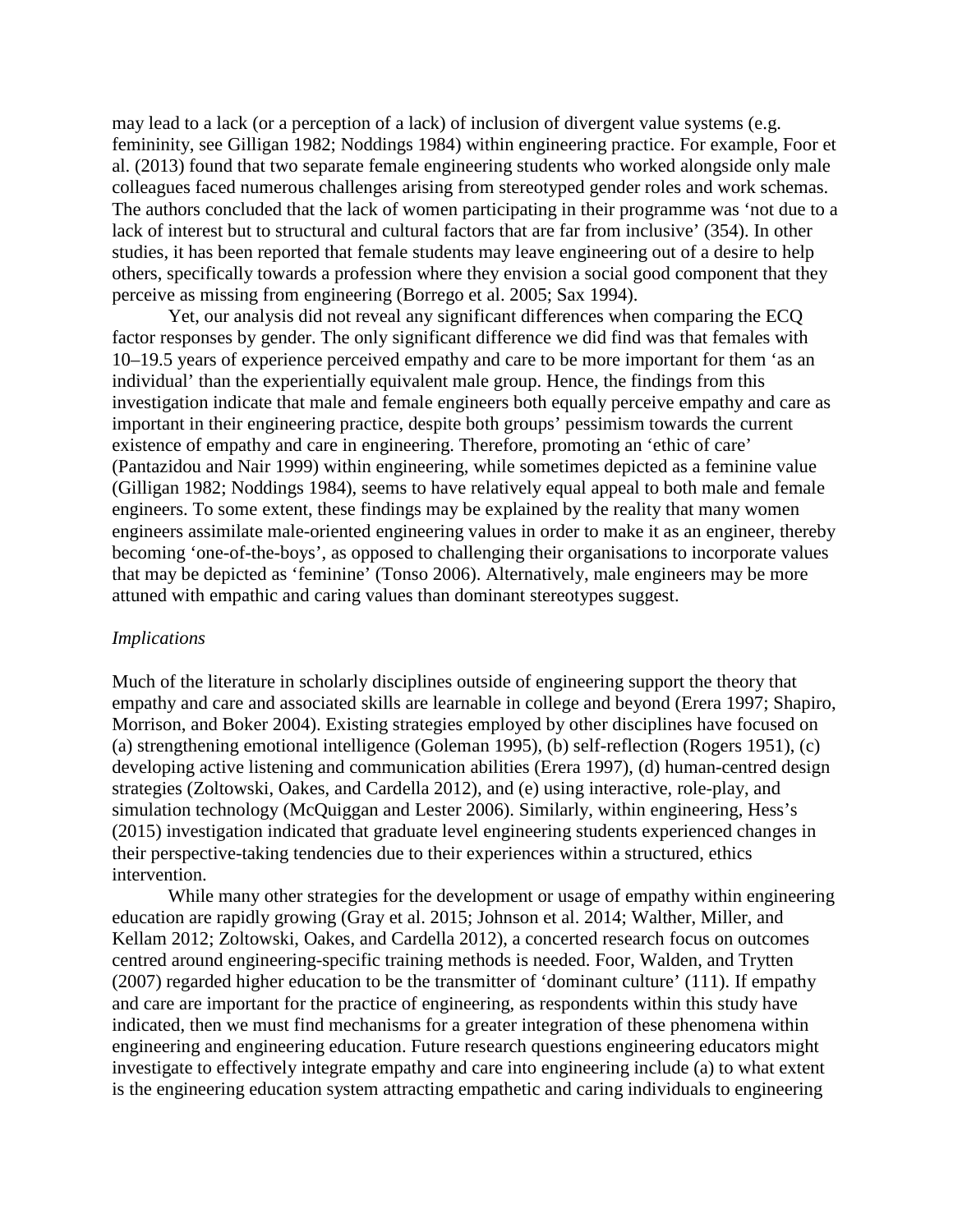and how might we attract more?, (b) how empathic and caring is engineering perceived by nonengineers and how can we change these images?, and (c) for current engineers and engineering students, what are the best strategies for developing their empathic and caring tendencies?

## **Conclusion**

This study has explored practicing engineers' perceived importance of empathy and care within the practice of engineering through the development and application of the ECQ. Engineering participants suggested a greater inclusion of empathy and care within the culture of engineering has the potential to improve engineering practice along multiple facets. Findings from our analysis showed that with increased years of work experience, respondents became more favourable to all ECQ factors, including the extent to which empathy and care were perceived as existing within and important to engineering practice. Furthermore, the majority of participants responded favourably to all items with one exception; participants felt that they did not become more empathic or caring through their own collegiate experiences. This suggests that departmental and school faculty ought to focus on developing and implementing pedagogical strategies for fostering these skills within engineering curricula.

## **Limitations and future work**

As a proxy-indicator of empathy and care within engineering, this analysis is limited in its scope as it provides insight into the perceptions of individual engineering graduates from a single Midwestern large public engineering university within the USA. Hence, the generalisability of this study may be questioned, as one may consider the participants to be products of the culture of the particular university. We believe this is not a significant limitation, as most participants have graduated and been employed for long periods.

A second limitation is that participants in this study were potentially those primarily interested in the subject topic, as indicated by the normality assumption not met and the approximate 10% response rate. Yet, in considering the relative importance of the ECQ factors, as we did, we feel that these potential biases are unproblematic for the findings reported herein.

Lastly, the 53.2% variance captured by the retained ECQ factors indicates that there is much terrain related to engineers' perceptions of empathy and care not captured by the ECQ. Future investigations might extend the growing body of work (both qualitative and quantitative) on empathy within engineering to extend the ECQ into these terrains. For example, researchers might expand on the 'Learnability' factor by adding items pertaining to respondents' experiences in engineering classes, college in general, life, and their practice; depending on the scope of the research questions, these items may create sub-constructs mapped to the larger 'Learnability' construct. Likewise, investigators who modify and extend the ECQ might simultaneously explore the empathic and caring dispositions of engineering practitioners through other validated instruments, and they might explore how these dispositions influence their perceptions and vice versa.

## **Notes**

1. For example, 'Do you enjoy working with team members that would be considered more empathetic?'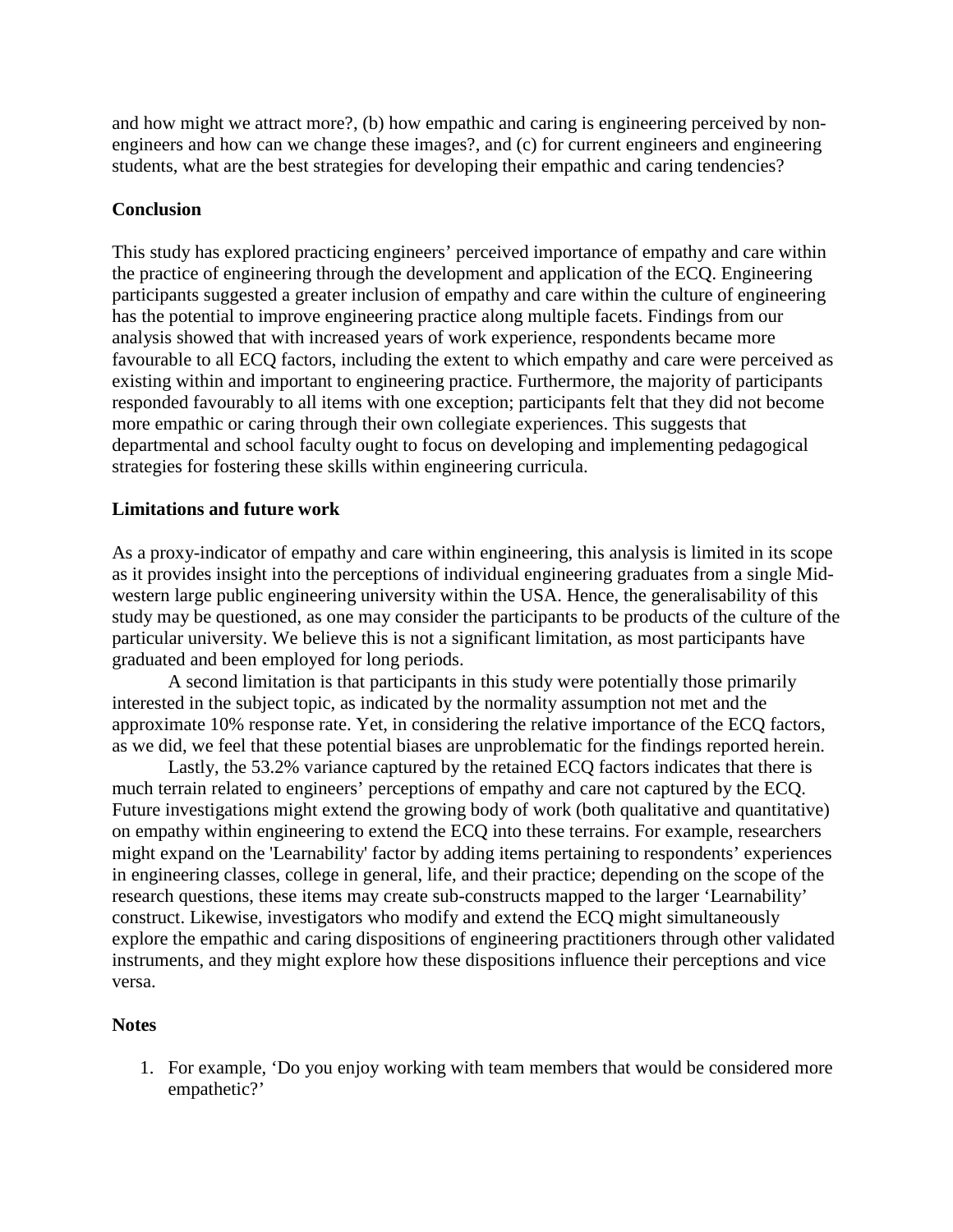2. For example, 'Based on your experiences in engineering, rank how important it is for engineers to show empathy and care in the following situations … ' with the first item, 'Working in teams', the second item, 'Meeting a client's needs', and so on (see Appendix 1).

## **Acknowledgements**

The authors thank Jessica E. Jones (Sprowl), Melissa Dyehouse, and Nicole Weber for helping design and/or providing feedback on the survey instrument used in this study. We also thank the respondents who volunteered their time for this investigation.

## **Funding**

This material is based upon work supported by the National Science Foundation Graduate Research Fellowship Program under [grant number DGE-1333468]. Any opinions, findings, and conclusions or recommendations expressed in this material are those of the authors and do not necessarily reflect the views of the National Science Foundation.

## **Notes on contributors**

*Justin L. Hess* is Assistant Director of the STEM Education Innovation and Research Institute at Indiana University Purdue University Indianapolis (IUPUI), IN, USA. His research interests include exploring empathy's functional role within design, innovation, and sustainability and synthesising the influence of societal and individual worldviews on engineering decisionmaking.

*Johannes Strobel* is a Professor in the School of Information Science & Learning Technologies at the University of Missouri, Columbia, MO, USA. His research focuses on integrated STEM Education, particularly 'E'ngineering and 'T'echnology.

*Rui (Celia) Pan* is a Sales, Product, and Remarketing Analyst at Toyota Financial Services in Dallas, TX, USA. Her practice involves building predictive modules for inventory and pricing calculations.

*Carrie A. Wachter Morris* is an associate professor and coordinator of the School Counseling track in the Department of Counseling and Educational Development at the University of North Carolina at Greensboro, NC, USA. Her research interests include crisis prevention and intervention, collaboration between school counsellors and other educational and mental health personnel, and innovation in pedagogy.

## **References**

- Adams, Robin, and Richard M. Felder. 2008. "Reframing Professional Development: A Systems Approach to Preparing Engineering Educators to Educate Tomorrow's Engineers." Journal of Engineering Education 97 (3): 239–240.
- Akili, Waddah. 2015. "The Role of a 'Caring' Professor in Developing a Proper Learning Environment." Paper presented at the Engineering Leaders Conference 2014, Qatar.
- ASCE Steering Committee. 2006. The Vision for Civil Engineering in 2025. Reston, VA: American Society of Civil Engineers.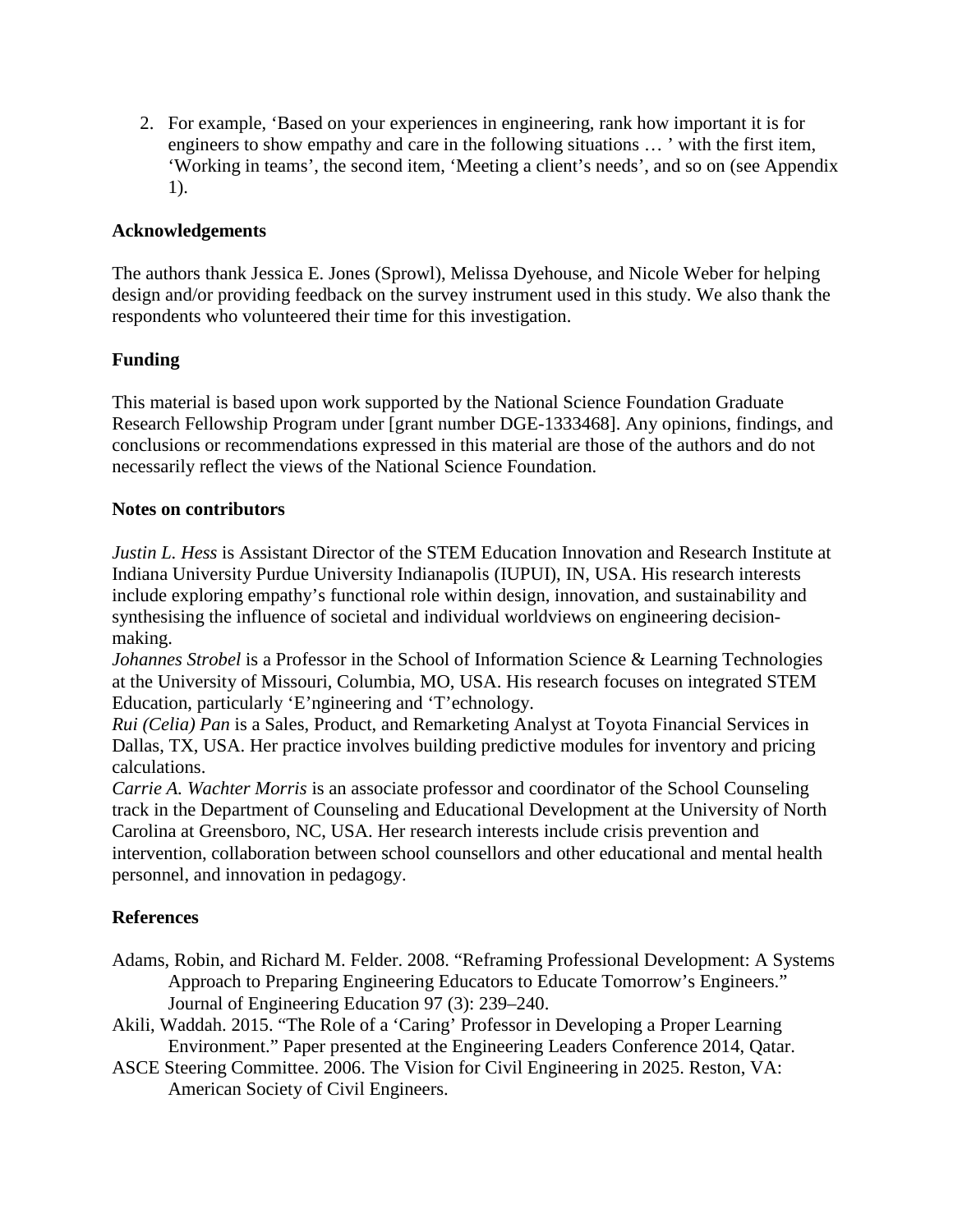- Bailey, Phoebe E., Julie D. Henry, and William Von Hippel. 2008. "Empathy and Social Functioning in Late Adulthood." Aging and Mental Health 12 (4): 499–503.
- Baron-Cohen, Simon. 2011. The Science of Evil: On Empathy and the Origins of Cruelty. New York: Basic Books.
- Bartlett, Maurice S. 1954. "A Note on the Multiplying Factors for Various χ2 Approximations." Journal of the Royal Statistical Society. Series B (Methodological) 16 (2): 296–298.
- Batson, C. Daniel. 2009. "These Things Called Empathy: Eight Related But Distinct Phenomenon." In The Social Neuroscience of Empathy, edited by Jean Decety, and William Ickes, 3–15. Cambridge: MIT Press.
- Batson, C. Daniel, Nadia Ahmad, and David A. Lishner. 2011. "Empathy and Altruism." In The Oxford Handbook of Positive Psychology, 2nd ed., edited by C. R. Snyder, and Shane J. Lopez, 417–426. Oxford: Oxford University Press.
- Beavers, Amy S., John W. Lounsbury, Jennifer K. Richards, Schuyler W. Huck, Gary J. Skolits, and Shelley L. Esquivel. 2013. "Practical Considerations for Using Exploratory Factor Analysis in Educational Research." Practical Assessment, Research & Evaluation 18 (6): 1–12.
- Berger, David M. 1987. Clinical Empathy. Lanham, MD: Janson Aronson Inc.
- Borrego, Maura, Elliot P. Douglas, and Catherine T. Amelink. 2009. "Quantitative, Qualitative, and Mixed Research Methods in Engineering Education." Journal of Engineering Education 98 (1): 53–66.
- Borrego, Maura, Miguel A. Padilla, Guili Zhang, Matthew W. Ohland, and Timothy J. Anderson. 2005. "Graduation Rates, Grade-point Average, and Changes of Major of Female and Minority Students Entering Engineering." Paper presented at the 35th ASEE/IEEE Frontiers in Education conference, Indianapolis, IN.
- Broom, Catherine A., Wendy Lynn Klassen, and Carolyn Labun. 2011. "Exploding Stereotypes: Care and Collaboration in Engineering." Paper presented at the annual conference for the American Society for Engineering Education, Vancouver.
- Campbell, Ryan C., and Denise Wilson. 2011. "The Unique Value of Humanitarian Engineering." Paper presented at the American Society for Engineering Education annual conference, Vancouver, BC.
- Clark, Alexander M. 1998. "The Qualitative–Quantitative Debate: Moving from Positivism and Confrontation to PostPositivism and Reconciliation." Journal of Advanced Nursing 27 (6): 1242–1249.
- Cliff, Norman. 1987. Analyzing Multivariate Data. San Diego, CA: Harcourt Brace Jovanovich.
- Cooper, Bridget. 2011. Empathy in Education: Engagement, Values and Achievement. New York: Continuum.
- Costello, A. B., and J. W. Osborne. 2005. "Best Practices in Exploratory Factor Analysis: Four Recommendations for Getting the Most from Your Analysis." Practical Assessment, Research & Evaluation 10 (7): 1–9.
- Cronbach, Lee J. 1951. "Coefficient Alpha and the Internal Structure of Tests." Psychometrika 16 (3): 297–334.
- Davis, Mark H. 1996. Empathy: A Social Psychological Approach. Social Psychology Series. Edited by John Harvey. Boulder, CO: Westview Press.
- Decety, Jean, and Philip L. Jackson. 2004. "The Functional Architecture of Human Empathy." Behavioral and Cognitive Neuroscience Reviews 3 (2): 71–100.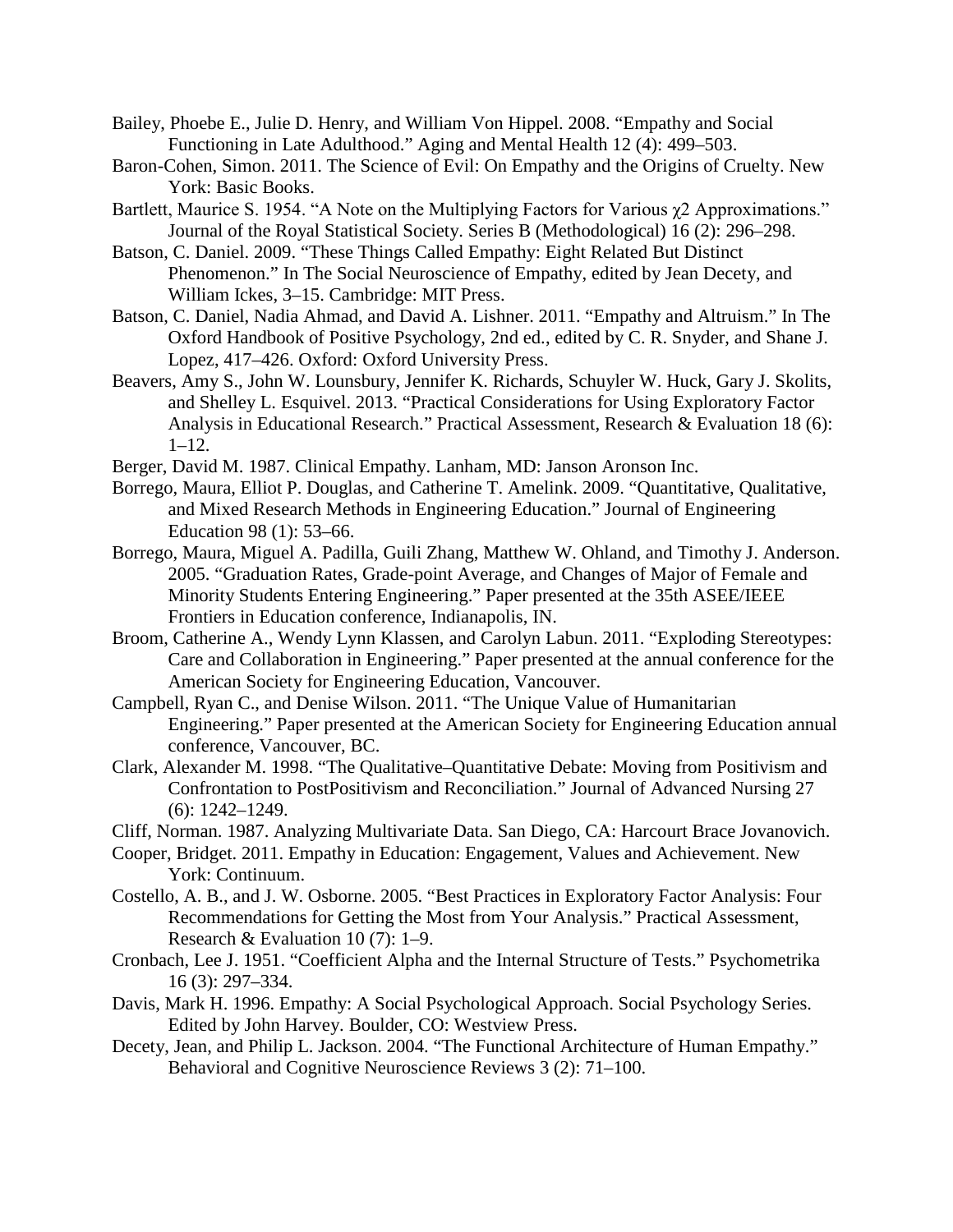- Decety, Jean, and Kalina J. Michalska. 2010. "Neurodevelopmental Changes in the Circuits Underlying Empathy and Sympathy from Childhood to Adulthood." Developmental Science 13 (6): 886–899.
- DeVellis, Robert F. 2011. Scale Development: Theory and Applications. 26 Vols. Los Angeles, CA: SAGE Publications, Inc.
- Douglas, Kerrie Anna, and Şenay Purzer. 2015. "Validity: Meaning and Relevancy in Assessment for Engineering Education Research." Journal of Engineering Education 104 (2): 108–118.
- Ed & Psych Associates. 2011. Monte Carlo PCA for Parallel Analysis. Waco, TX.
- Eisenberg, Nancy, and Paul A. Miller. 1987. "The Relation of Empathy to Prosocial and Related Behaviors." Psychological Bulletin 101 (1): 91–119.
- Enders, Craig K. 2001. "A Primer on Maximum Likelihood Algorithms Available for Use With Missing Data." Structural Equation Modeling 8 (1): 128–141.
- Erera, Pauline I. 1997. "Empathy Training for Helping Professionals: Model and Evaluation." Journal of Social Work Education 33 (2): 245–260.
- Ermer, Gayle E., and Steven H. VanderLeest. 2002. "Using Design Norms to Teach Engineering Ethics." Paper presented at the annual conference of the American Society for Engineering Education, Montreal.
- Falkenheim, Jaquelina C., and Joan S. Burrelli. 2012. "Diversity in Science and Engineering Employment in Industry." Web.
- Fernández-Olano, C., J. Montoya-Fernández, and A. Salinas-Sánchez. 2008. "Impact of Clinical Interview Training on the Empathy Level of Medical Students and Medical Residents." Medical Teacher 30 (3): 322–324.
- Fila, Nicholas D., Justin L. Hess, Avneet Hira, Cole H. Joslyn, DeLean Tolbert, and Morgan M. Hynes. 2014. "Engineering For, With, and As People." Paper presented at the IEEE Frontiers in Education conference, Madrid.
- Foor, Cindy E., Susan E. Walden, Randa L. Shehab, and Deborah A. Trytten. 2013. "'We Weren't Intentionally Excluding Them … Just Old Habits': Women, (Lack of) Interest and an Engineering Student Competition Team." Paper presented at the Frontiers in Education conference, Oklahoma City, OK.
- Foor, Cindy E., Susan E. Walden, and Deborah A. Trytten. 2007. "'I Wish That I Belonged More in This Whole Engineering Group:' Achieving Individual Diversity." Journal of Engineering Education 96 (2): 103–115.
- Gilligan, Carol. 1982. In a Different Voice: Pyschological Theory and Women's Development. Cambridge, MA: Harvard University Press.
- Godfrey, Elizabeth, and Lesley Parker. 2010. "Mapping the Cultural Landscape in Engineering Education." Journal of Engineering Education 99 (1): 5–22.
- Goleman, Daniel. 1995. Emotional Intelligence. New York: Bantam Books.
- Grasso, Domenico, and Melody Brown Burkins. 2010. Holistic Engineering Education: Beyond Technology. New York: Springer.
- Gray, Colin M., Seda Yilmaz, Shanna R. Daly, Colleen M. Seifert, and Richard Gonzalez. 2015. "Idea Generation Through Empathy: Reimagining the 'Cognitive Walkthrough'." Paper presented at the annual conference for the American Society for Engineering Education, Seattle, WA.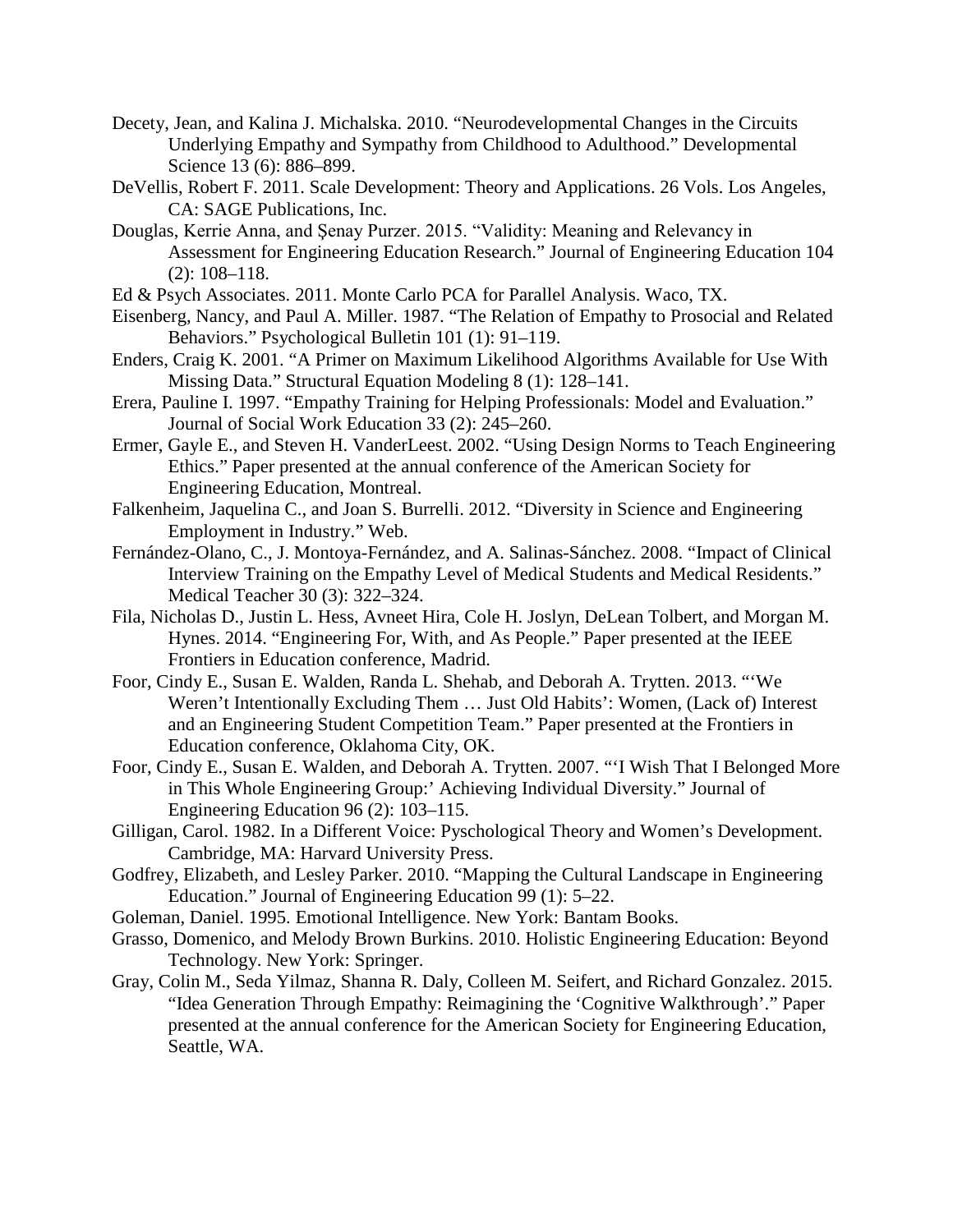- Grühn, Daniel, Kristine Rebucal, Manfred Diehl, Mark Lumley, and Gisela Labouvie-Vief. 2008. "Empathy Across the Adult Lifespan: Longitudinal and Experience-Sampling Findings." Emotion 8 (6): 753–765.
- Guttman, Louis. 1954. "Some Necessary Conditions for Common-factor Analysis." Psychometrika 19 (2): 149–161.
- Harrington, Donna. 2009. Confirmatory Factor Analysis. Pocket Guides to Social Work Research Methods. Oxford: Oxford Univeristy Press.
- Hatcher, Sherry L., Missi S. Nadeau, Lisa K. Walsh, Meredith Reynolds, Jerry Galea, and Kaye Marz. 1994. "The Teaching of Empathy for High School and College Students: Testing Rogerian Methods with the Interpersonal Reactivity Index." Adolescence 29 (116): 961– 974.
- Haws, David R. 2001. "Ethics Instruction in Engineering Education: A (Mini) Meta-analysis." Journal of Engineering Education 90 (2): 223–229.
- Hess, Justin L. 2015. "A Multi-phase Exploration of Conceptualizations, Perceived Importance, and the Development of Empathy Within Engineering." PhD diss., Purdue University.
- Hess, Justin L., and Nicholas D. Fila. 2016. "The Development and Growth of Empathy among Engineering Students." Paper presented at the annual conference for the American Society for Engineering Education, New Orleans, LA.
- Hess, Justin L., Nicholas D. Fila, Şenay Purzer, and Johannes Strobel. 2015. "Exploring the Relationship Between Empathy and Innovation Amongst Engineering Students." Paper presented at the American Society of Engineering Education annual conference, Seattle, WA.
- Hess, Justin L., Jessica Erin Sprowl, Rui Pan, Melissa Dyehouse, Carrie A. Wachter Morris, and Johannes Strobel. 2012. "Empathy and Caring as Conceptualized Inside and Outside of Engineering: Extensive Literature Review and Faculty Focus Group Analyses." Paper presented at the American Society for Engineering Education annual conference, San Antonio, TX.
- Hess, Justin L., Johannes Strobel, and Rui (Celia) Pan. 2016. "Voices from the Workplace: Practitioners' Perspectives on the Role of Empathy and Care Within Engineering." Engineering Studies 8 (3): 212–242.
- Hey, J., A. Van Pelt, A. Agogino, and S. Beckman. 2007. "Self-reflection: Lessons Learned in a New Product Development Class." Journal of Mechanical Design 129 (7): 668–676.
- Hoffman, Martin L. 2000. Empathy and Moral Development: Implications for Caring and Justice. Cambridge: Cambridge University Press.
- Horn, John L. 1965. "A Rationale and Test for the Number of Factors in Factor Analysis." Psychometrika 30 (2): 179–185.
- Howell, David C. 2010. Fundamental Statistics for the Behavioral Sciences. 7th ed. Belmont, CA: Cengage Learning Inc.
- Hyde, R. A., and B. W. Karney. 2001. "Environmental Education Research: Implications for Engineering Education." Journal of Engineering Education 90 (2): 267–275.
- Hynes, Morgan, and Jessica Swenson. 2013. "The Humanistic Side of Engineering: Considering Social Science and Humanities Dimensions of Engineering in Education and Research." Journal of Pre-College Engineering Education 3 (2): 31–42.
- Iacoboni, Marco. 2009. Mirroring People: The Science of Empathy and How We Connect with Others. New York: Picador.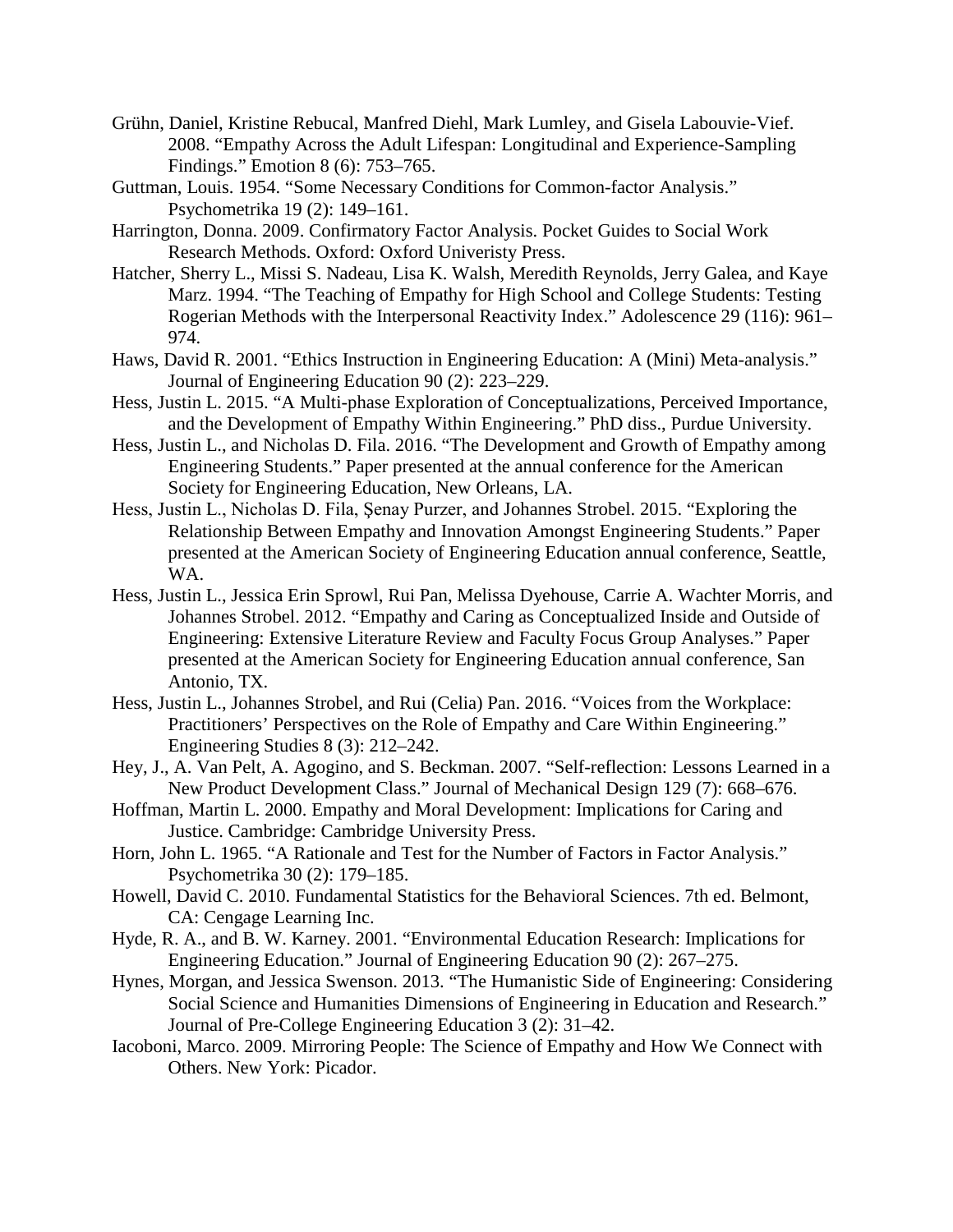- Iacoboni, Marco, and Mirella Dapretto. 2006. "The Mirror Neuron System and the Consequences of Its Dysfunction." Nature Publishing Group 7: 942–951.
- Ickes, William John. 1997. Empathic Accuracy. New York: Guilford Press.
- Irving, Pauline, and David Dickson. 2004. "Empathy: Towards a Conceptual Framework for Health Professionals." International Journal of Health Care Quality Assurance 17 (4/5): 212–220.
- Johnson, Daniel G., Nicole Genco, Matthew N. Saunders, Paul Williams, Carolyn Conner Seepersad, and Katja Hölttä-Otto. 2014. "An Experimental Investigation of the Effectiveness of Empathic Experience Design for Innovative Concept Generation." Journal of Mechanical Design 136 (5): 1–12.
- Kaiser, Henry F. 1960. "The Application of Electronic Computers to Factor Analysis." Educational and Psychological Measurement 20 (1): 141–151.
- Kaiser, Henry F. 1974. "An Index of Factorial Simplicity." Psychometrika 39 (1): 31–36.
- Kardon, Joshua B. 2005. "Concept of 'Care' in Engineering." Journal of Performance of Constructed Facilities 19 (3): 256–260.
- Kardon, Joshua B. 2006. The Structural Engineer's Standard of Care. National Academy of Engineering. Web. August 15, 2006.
- Konrath, Sara H., Edward H. O'Brien, and Courtney Hsing. 2011. "Changes in Dispositional Empathy in American College Students over Time: A Meta-Analysis." Personality and Social Psychology Review 15 (2): 180–198.
- Kouprie, Merlijn, and Froukje Sleeswijk Visser. 2009. "A Framework for Empathy in Design: Stepping Into and Out of the User's Life." Journal of Engineering Design 20 (5): 437– 448.
- Kruskal, William H., and W. Allen Wallis. 1952. "Use of Ranks in One-Criterion Variance Analysis." Journal of the American Statistical Association 47 (260): 583–621.
- Kunyk, D., and J. K. Olson. 2001. "Clarification of Conceptualizations of Empathy." Journal of Advanced Nursing 35 (3): 317– 325.
- Lawrence, E. J., P. Shaw, V. P. Giampietro, S. Surguladze, M. J. Brammer, and A. S. David. 2006. "The Role of 'Shared Representations' in Social Perception and Empathy: An fMRI Study." NeuroImage 29 (4): 1173–1184.
- Leonard, Dorothy, and Jeffrey F. Rayport. 1997. "Spark Innovation Through Empathic Design." Harvard Business Review 75: 102–113.
- Levenson, R. W., and A. M. Ruef. 1992. "Empathy: A Physiological Substrate." Journal of Personality and Social Psychology 63 (2): 234–246.
- Leydens, Jon A., and Juan C. Lucena. 2009. "Listening as a Missing Dimension in Engineering Education: Implications for Sustainable Community Development Efforts." IEEE Transactions on Professional Communication 52 (4): 359–376.
- Mann, Henry B., and Donald R. Whitney. 1947. "On a Test of Whether One of Two Random Variables Is Stochastically Larger Than the Other." The Annals of Mathematical Statistics 18 (1): 50–60.
- Mayeroff, Milton. 1971. On Caring. New York: Harper Collins Publications. McCrum-Gardner, Evie. 2008. "Which Is the Correct Statistical Test to Use?" British Journal of Oral and Maxillofacial Surgery 46 (1): 38–41.
- McQuiggan, Scott W., and James C. Lester. 2006. "Learning Empathy: A Data-driven Framework for Modeling Empathetic Companion Agents." Paper presented at the 5th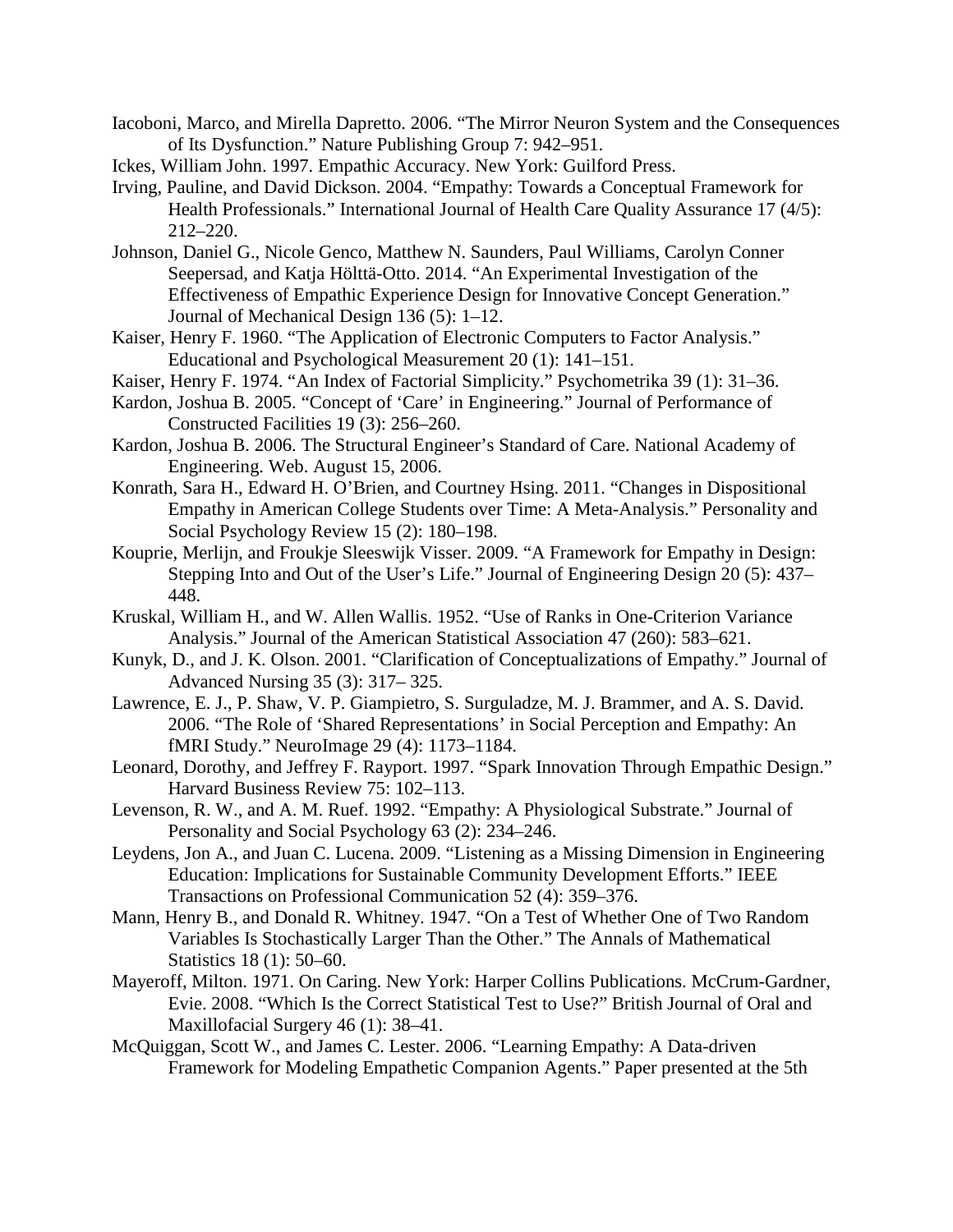International Joint Conference on Autonomous Agents and Multiagent Systems, Hokkaido.

- Messick, Samuel. 1995. "Validity of Psychological Assessment: Validation of Inferences from Persons' Responses and Performances as Scientific Inquiry into Score Meaning." American Psychologist 50 (9): 741–749.
- National Academy of Engineering. 2004. The Engineer of 2020: Visions of Engineering in the New Century. Washington, DC: National Academies Press.
- National Academy of Engineering. 2005. Educating the Engineer of 2020: Adapting Engineering Education to the New Century. Washington, DC: The National Academies Press.
- National Academy of Engineering. 2008. Changing the Conversation: Messages for Improving Public Understanding of Engineering. Washington, DC: National Academies Press.
- National Academy of Engineering. 2009. Engineering in K-12 Education: Understanding the Status and Improving the Prosects. Washington, DC: National Academies Press.
- Netemeyer, Richard G., William O. Bearden, and Subhash Sharma. 2003. Scaling Procedures: Issues and Applications. Thousand Oaks, CA: Sage.
- Newman, Barbara M., and Philip R. Newman. 2012. Development Through Life: A Psychosocial Approach. Edited by L. Schreiber Ganster. Belmont, CA: Wadsworth and CENGAGE Learning.
- Niewoehner, Robert J., and Craig E. Steidle. 2009. "The Loss of the Space Shuttle Columbia: Portaging Leadership Lessons with a Critical Thinking Model." Engineering Management Journal 21 (1): 9–18.
- Noddings, Nel. 1984. Caring, a Feminine Approach to Ethics & Moral Education. Berkeley: University of California Press.
- Nunnally, Jum C. 1978. Psychometric Theory. New York: McGraw-Hill. Ogasawara, Haruhiko. 2000. "Some Relationships Between Factors and Components." Psychometrika 65 (2): 167–185.
- Orgeta, Vasiliki, and Louise H. Phillips. 2008. "Effects of Age and Emotional Intensity on the Recognition of Facial Emotion." Experimental Aging Research 34 (1): 63–79.
- Oxley, Julinna C. 2011. The Moral Dimensions of Empathy: Limits and Applications in Ethical Theory and Practice. New York: Palgrave Macmillan.
- Pallant, Julie. 2010. SPSS Survival Manual: A Step by Step Guide to Data Analysis Using SPSS. 4th ed. New York: McGraw-Hill.
- Pantazidou, Marina, and Indira Nair. 1999. "Ethic of Care: Guiding Principles for Engineering Teaching & Practice." Journal of Engineering Education 88 (2): 205–212.
- Phillips, Louise H., Rory D. J. MacLean, and Roy Allen. 2002. "Age and the Understanding of Emotions: Neuropsychological and Sociocognitive Perspectives." The Journal of Gerontology 57B (6): P526–P530.
- Rasoal, Chato, Henrik Danielsson, and Thomas Jungert. 2012. "Empathy Among Students in Engineering Programmes." European Journal of Engineering Education 37 (5): 427–435.
- Rifkin, Jeremy. 2009. The Empathic Civilization: The Race to Global Consciousness in a World in Crisis. New York: Penguin Group.
- Rogers, Carl R. 1951. Client-Centered Therapy: Its Current Practice, Implications, and Theory. London: American Psychological Association.
- Ruffman, Ted, Julie D. Henry, Vicki Livingstone, and Louise H. Phillips. 2008. "A Metaanalytic Review of Emotion Recognition and Aging: Implications for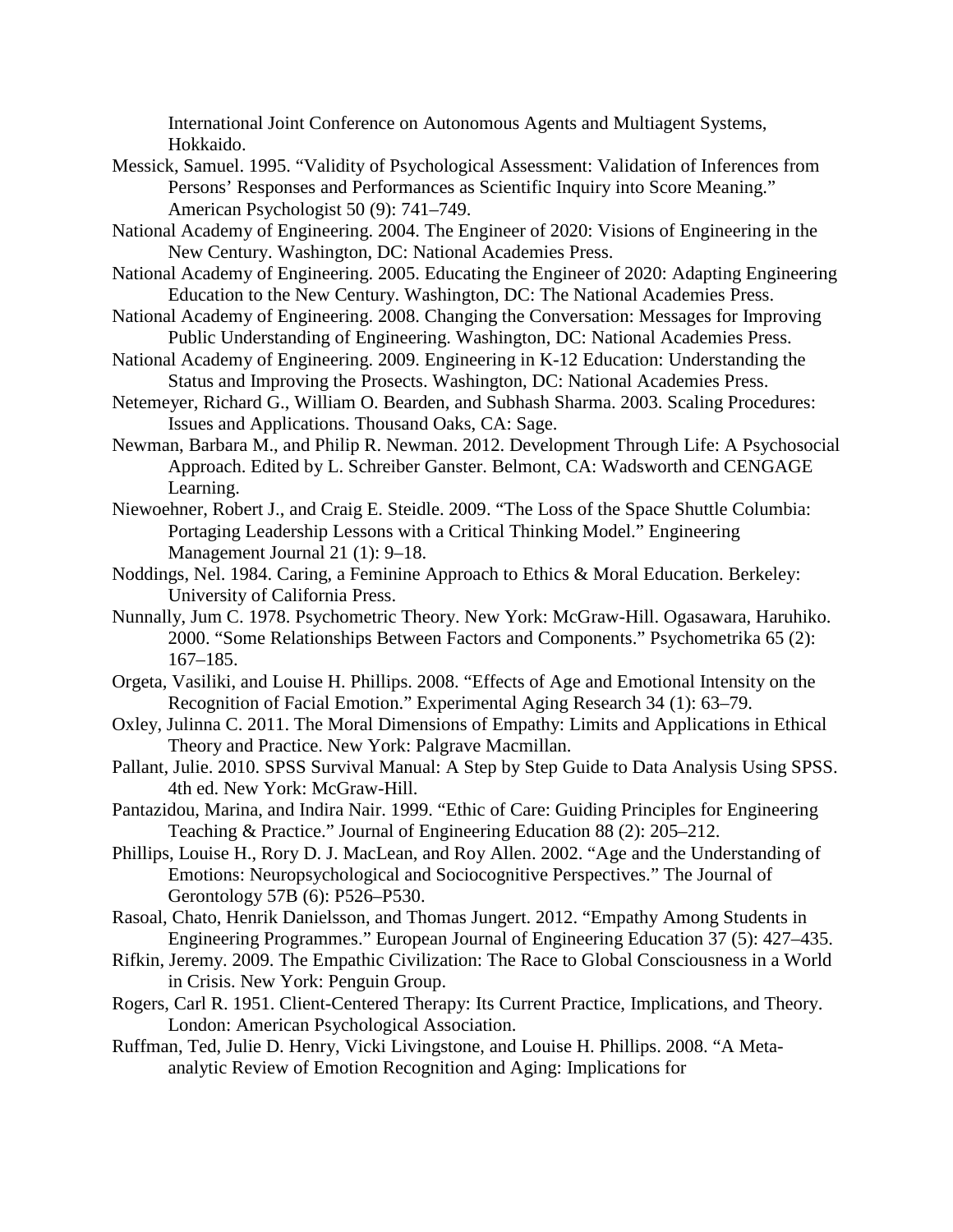Neuropsychological Models of Aging." Neuroscience & Biobehavioral Reviews 32 (4): 863–881.

- Sax, Linda J. 1994. "Retaining Tomorrow's Scientists: Exploring the Factors That Keep Male and Female College Students Interested in Science Careers." Journal of Women and Minorities in Science and Engineering 1 (1): 45–61.
- Schieman, S., and K. Van Gundy. 2000. "The Personal and Social Links Between Age and Selfreported Empathy." Social Psychology Quarterly 63 (2): 152–174.
- Shapiro, Johanna, Elizabeth H. Morrison, and John R. Boker. 2004. "Teaching Empathy to First Year Medical Students: Evaluation of an Elective Literature and Medicine Course." Education for Health 17 (1): 73–84.
- Shapiro, Samuel Sanford, and Martin B. Wilk. 1965. "An Analysis of Variance Test for Normality (Complete Samples)." Biometrika 52 (3): 591–611.
- Slessor, Gillian, Louise H. Phillips, and Rebecca Bull. 2007. "Exploring the Specificity of Agerelated Differences in Theory of Mind Tasks." Psychology and Aging 22 (3): 639–643.
- Smith, Karl A., David W. Johson, and Roger T. Johnson. 1981. "Structuring Learning Goals to Meet the Goals of Engineering Education." Engineering Education 72 (3): 221–226.
- Starobin, Soko, Dimitra Jackson, Mary Darrow, and Frankie Santos Lananan. 2010. "Educating Future Engineers: Role of Community Colleges." Paper presented at the annual conference for the American Society for Engineering Education, Louisville, KY.
- Strobel, Johannes, Justin L. Hess, Rui (Celia) Pan, and Carrie A. Wachter Morris. 2013. "Empathy and Care Within Engineering: Qualitative Perspectives from Engineering Faculty and Practicing Engineers." Engineering Studies 5 (3): 137–159.
- Strobel, Johannes, Carrie Wachter Morris, Lisa Klingler, Rui Pan, Melissa Dyehouse, and Nicole Weber. 2011. "Engineering as a Caring and Empathetic Discipline: Conceptualizations and Comparisons." Paper presented at the Research in Engineering Education Symposium, Madrid.
- Sutherland, Judith A. 1993. "The Nature and Evolution of Phenomenological Empathy in Nursing: An Historical Treatment." Archives of Psychiatric Nursing 7 (6): 369–376.
- Tabachnick, Barbara G., and Linda S. Fidell. 2007. Using Multivariate Statistics. Boston, MA: Pearson Education Inc.
- Thompson, Bruce. 2004. Exploratory and Confirmatory Factor Analysis: Understanding Concepts and Applications. Washington, DC: American Psychological Association.
- Tonso, Karen L. 2006. "Student Engineers and Engineer Identity: Campus Engineer Identities as Figured World." Cultural Studies of Science Education 1 (2): 273–307.
- Vallero, Daniel A. 2008. "Macroethics and Engineering Leadership." Leadership and Management in Engineering 8 (4): 287– 296.
- Vallero, Daniel A., and P. A. Vesilind. 2006. "Preventing Disputes with Empathy." Journal of Professional Issues in Engineering Education and Practice 132 (3): 272–278.
- Velicer, Wayne F., and Douglas N. Jackson. 1990. "Component Analysis Versus Common Factor Analysis: Some Issues in Selecting an Appropriate Procedure." Multivariate Behavioral Research 25 (1): 1–28.
- de Waal, Frans. 2009. The Age of Empathy: Nature's Lessons for a Kinder Society. New York: Harmony Books.
- Walther, Joachim, Seton I. Miller, and Nadia N. Kellam. 2012. "Exploring the Role of Empathy in Engineering Communication Through a Trans-disciplinary Dialogue." Paper presented at the American Society for Engineering Education annual conference, San Antonio, TX.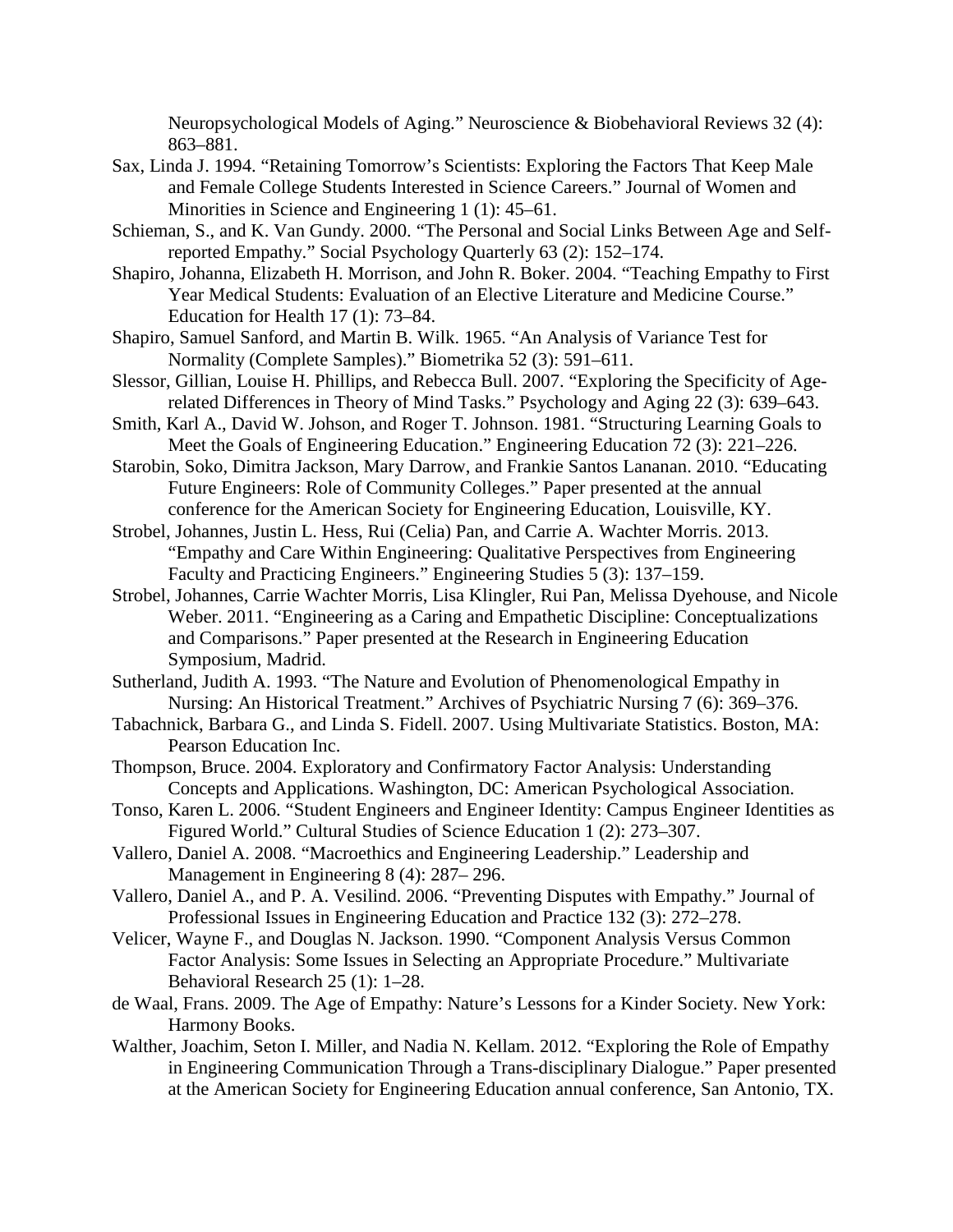- Walther, Joachim, Shari Miller, and Nicola W. Sochacka. In press. "A Model of Empathy in Engineering as a Core Skill, Practice Orientation, and Professional Way of Being." Journal of Engineering Education.
- Wilcoxon, Frank. 1945. "Individual Comparisons by Ranking Methods." Biometrics Bulletin 1 (6): 80–83.
- Wispé, Lauren. 1986. "The Distinction Between Sympathy and Empathy: To Call Forth a Concept, a Word Is Needed." Journal of Personality and Social Psychology 50 (2): 314– 321.
- Woodcock, Anna, William G. Graziano, Sara E. Branch, Meara M. Habashi, Ida Ngambeki, and Demetra Evangelou. 2013. "Person and Thing Orientations: Psychological Correlates and Predictive Utility." Social Psychological and Personality Science 4 (1): 116–123.
- Zoltowski, Carla B., Antonette T. Cummings, and William C. Oakes. 2014. "Immersive Community Engagement Experience." Paper presented at the annual conference for the American Society for Engineering Education, Indianapolis, IN.
- Zoltowski, Carla B., William C. Oakes, and Monica E. Cardella. 2012. "Students' Ways of Experiencing Human-centered Design." Journal of Engineering Education 101 (1): 28– 59.

### **Appendix 1. Empathy and Care Questionnaire**

Based on your experiences in engineering, rank how important it is for engineers to show empathy and care in the following situations. Select from 1 to 6, considering 1 as 'not important at all' and 6 as 'very important'.

- 1. Working in teams,  $\bar{x} = 5.00$ , s = 0.97
- 2. Meeting a client's needs,  $\bar{x} = 5.40$ , s = 0.86
- 3. Communicating with others,  $\bar{x}$  = 5.26, s = 0.85
- 4. Listening to others,  $\bar{x}$  = 5.37, s = 1.45
- 5. Ensuring that a design meets environmental regulations,  $\bar{x}$  = 4.27, s = 1.29
- 6. Ensuring that the jobsite/work place is safe,  $\bar{x}$  = 4.87, s = 0.83
- 7. Treating others respectfully,  $\bar{x}$  = 5.39, s = 1.19
- 8. Making ethical decisions,  $\bar{x}$  = 5.22, s = 1.39
- 9. Performing community service,  $\bar{x}$  = 4.18, s = 1.39
- 10. In your design work,  $\bar{x}$  = 4.07, s = 1.39
- 11. Stakeholder considerations,  $\bar{x}$  = 4.48, s = 1.25
- 12. Sustainability considerations,  $\bar{x}$  = 4.21, s = 1.24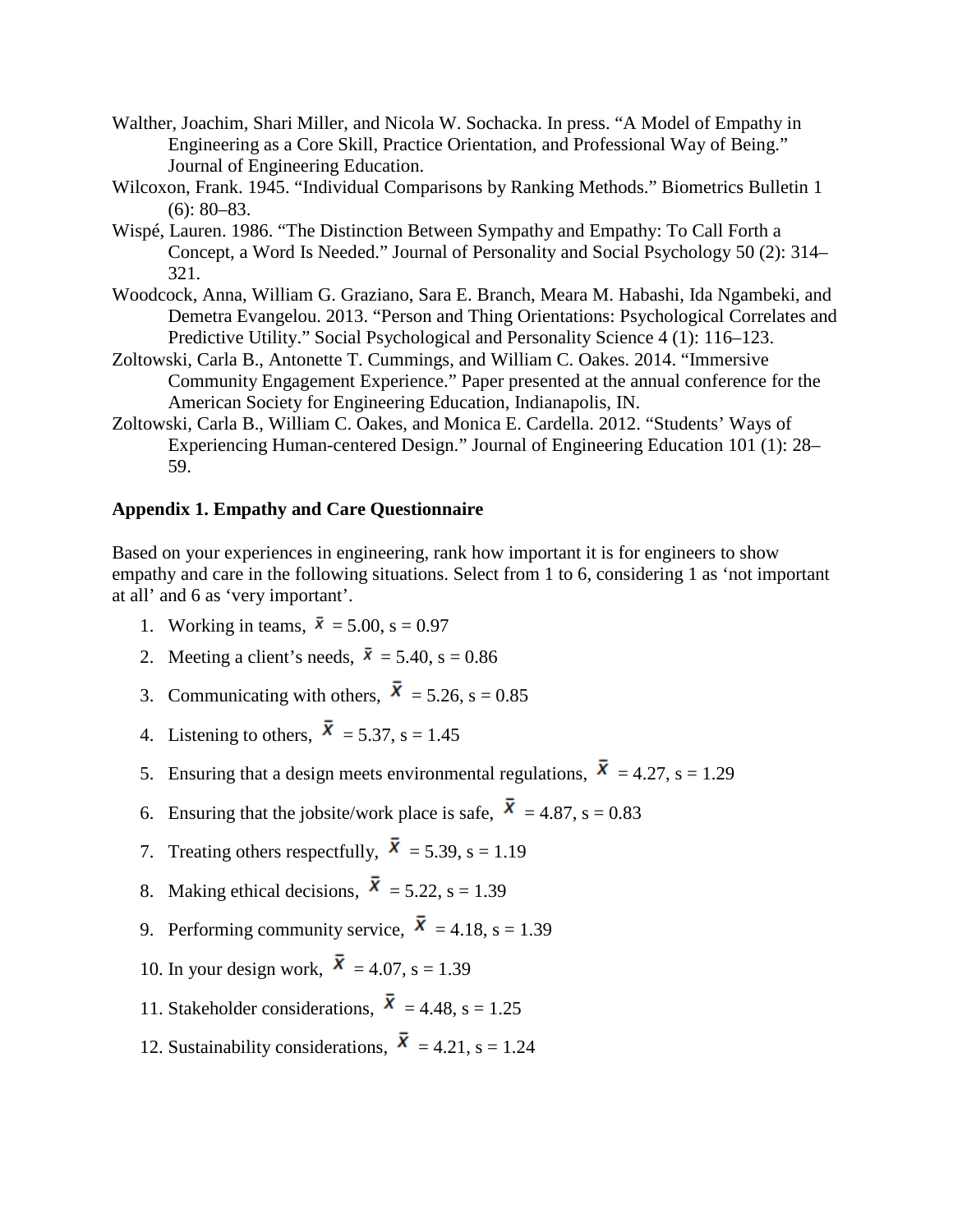Based on your personal life, rate how important each of these constructs is FOR YOU as an INDIVIDUAL on a scale of 0–100 with 0 meaning 'not at all important' and 100 meaning 'very important'.

- 13. Empathy,  $\bar{x}$  = 80.93, s = 16.29
- 14. Care,  $\bar{x}$  = 83.93, s = 14.76

Based on your work experiences, rate how important each of these constructs is FOR YOU as an ENGINEER on a scale of 0–100 with 0 meaning 'not at all important' and 100 meaning 'very important'.

- 15. Empathy,  $\bar{x}$  = 72.63, s = 20.03
- 16. Care,  $\bar{x}$  = 77.51, s = 18.42

Please rate how strongly you agree or disagree with the statement below. Select from 1 to 6, considering 1 as 'strongly disagree' and 6 as 'strongly agree'.

- 17. I believe traits associated with empathy and care are part of who you are.  $\bar{x}$  = 5.08, s = 1.08
- 18. I believe traits associated with empathy and care can be learned.  $\bar{x}$  = 4.37, s = 1.169
- 19. I learned to be more empathetic and/or caring during my work as an engineer.  $\bar{x}$  = 3.56,  $s = 1.56$
- 20. I learned to be more empathetic and caring during my college years.  $\bar{x}$  = 2.92, s = 1.28
- 21. I do not think it is necessary to be empathetic and caring if you want to be successful in
	- the field of engineering. (Reverse coded for analysis)  $\bar{x}$  = 4.75, s = 1.33
- 22. I do not think the engineering industry needs to be more empathetic/caring. (Reverse

coded for analysis)  $\bar{x}$  = 4.68, s = 1.29

23. Empathy and care is present in my work as engineer.  $\bar{x}$  = 4.73, s = 1.05

Based on your engineering experiences in industry, to what extent do you agree or disagree with the following statements? Select from 1 to 6, considering 1 as 'strongly disagree' and 6 as 'strongly agree'.

- 24. The concepts of empathy and care are well incorporated in my work.  $\bar{x}$  = 4.31, s = 1.22
- 25. My bosses value employees that are empathetic and caring.  $\bar{x}$  = 3.79, s = 1.35
- 26. My colleagues show empathy and care towards clients when s/he interacts with them.  $\bar{x}$  $= 4.20$ ,  $s = 1.06$
- 27. My colleagues show empathy and care when we work as a team.  $\bar{x}$  = 4.27, s = 1.01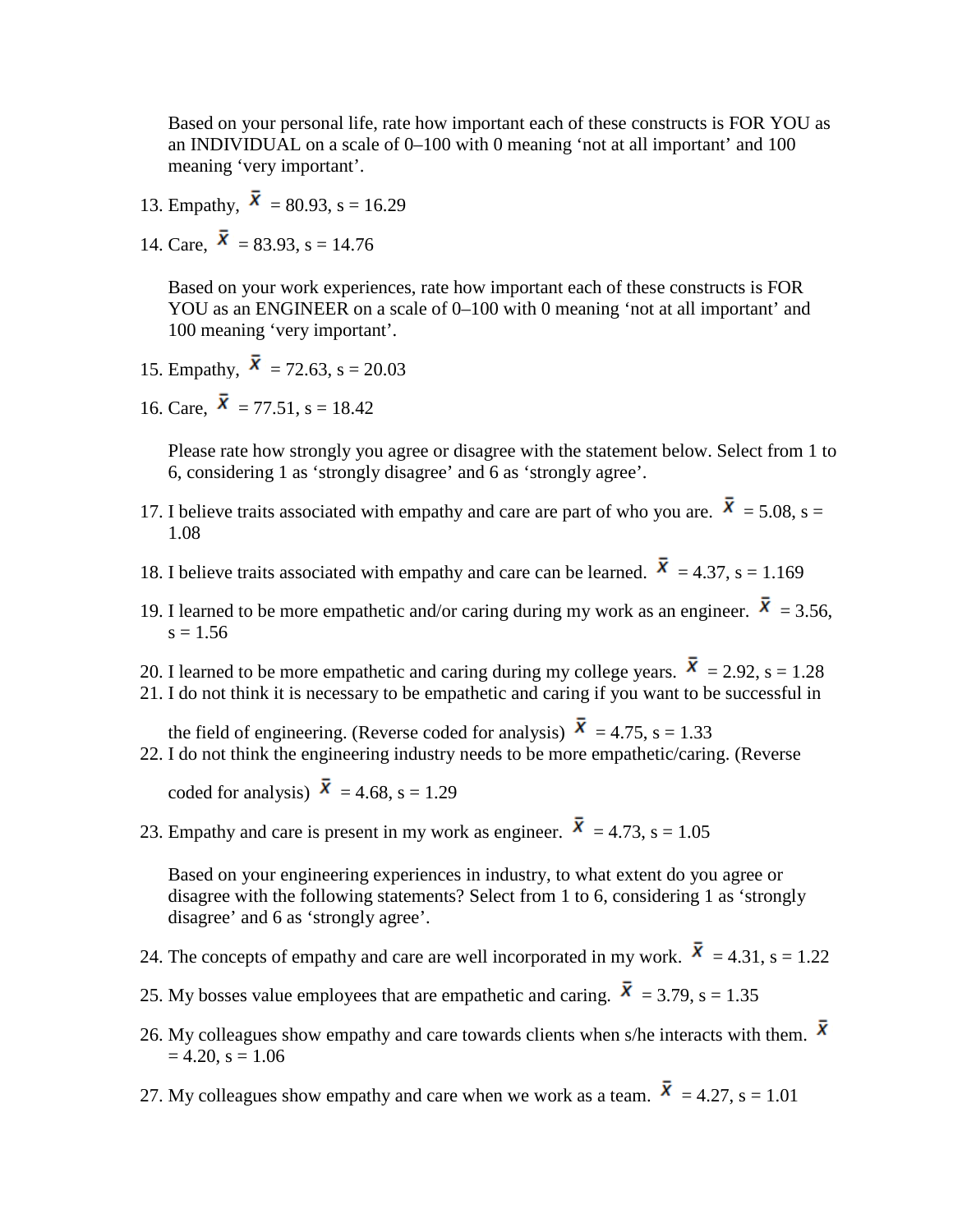- 28. My profession involves the consideration of empathy and care.  $\bar{x} = 4.02$ , s = 1.28
- 29. I am aware of policies on empathy and care at my work.  $\bar{x}$  = 3.48, s = 1.66
- 30. I am aware of policies on empathy and care in my profession.  $\bar{x}$  = 3.21, s = 1.53
- 31. I believe safety considerations involve caring.  $\bar{x}$  = 4.68, s = 1.33

If empathy and care are effectively incorporated into engineering, to what extent do you think the following impacts will occur? From 1 to 6, considering 1 as 'no impact' and 6 as 'very strong impact'.

- 32. Engineered products will fulfil users' needs.  $\bar{X} = 4.59$ , s = 1.19
- 33. Engineered products will be more environmentally friendly.  $\bar{x}$  = 4.31, s = 1.28
- 34. There will be more mutual understanding, respect and trust between people involved.  $\bar{x}$  $= 4.75$ ,  $s = 1.16$
- 35. Engineered products will be more successful in the marketplace.  $\bar{x}$  = 4.22, s = 1.29
- 36. Stakeholder considerations will become more central to engineering designs.  $\bar{x}$  = 4.15, s  $= 1.30$
- 37. Engineering will attract more females.  $\bar{x} = 3.59$ , s = 1.

Upon completion of the survey, we invited participants to participate in a follow-up interview. Participants had the opportunity to provide additional comments at the end of the survey also.

## **Appendix 2. Pattern/structure matrices and communalities from principal component analysis with oblimin rotation with a delta of zero**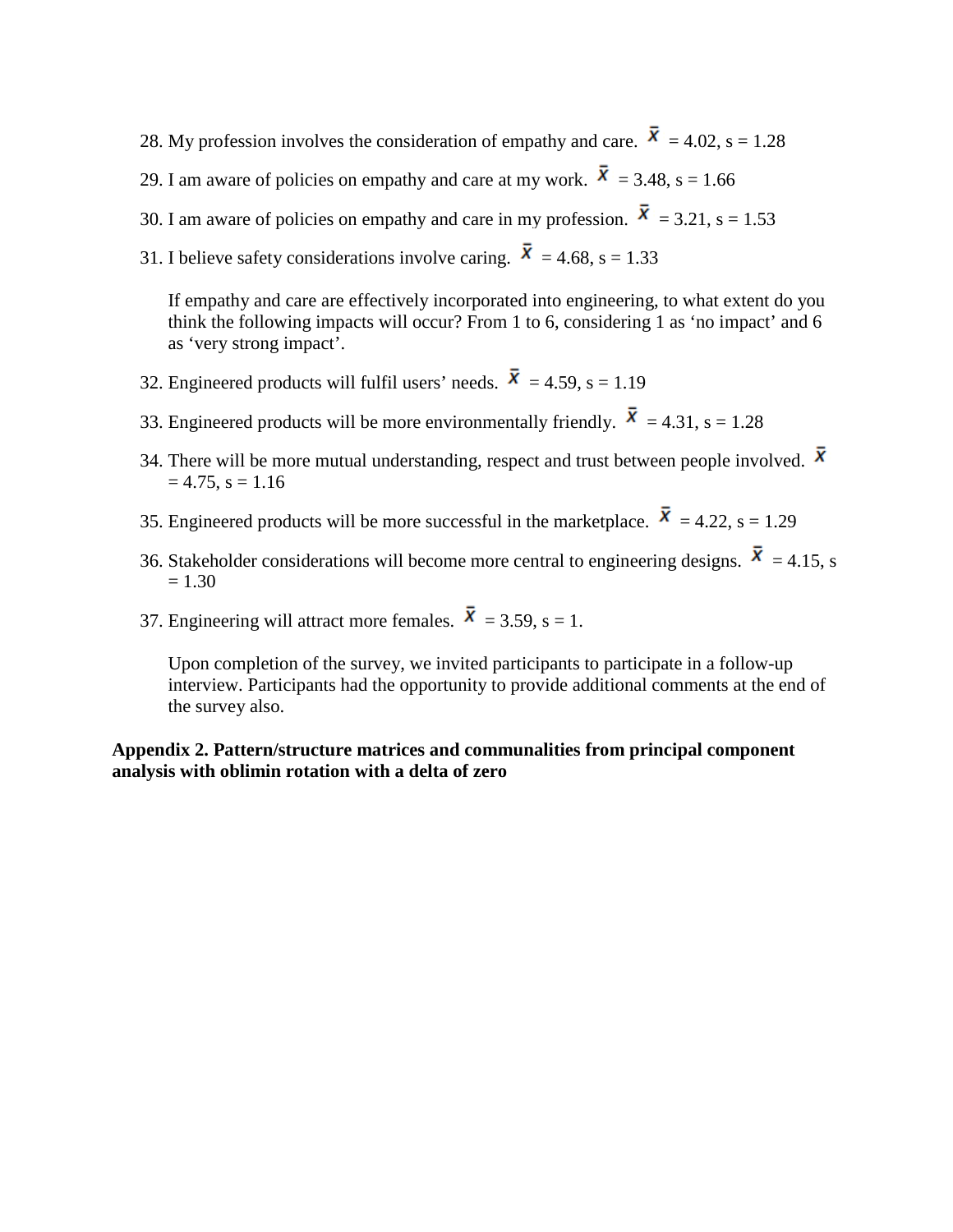|                 |        |                | Pattern matrix |        |        |                  |                | <b>Structure matrix</b> |     |        |                      |
|-----------------|--------|----------------|----------------|--------|--------|------------------|----------------|-------------------------|-----|--------|----------------------|
| Item            | 1      | $\overline{2}$ | 3              | 4      | 5      | 1                | $\overline{2}$ | $\overline{\mathbf{3}}$ | 4   | 5      | <b>Communalities</b> |
| $\overline{Q1}$ | .10    | .02            | .08            | .68    | .03    | $\overline{.37}$ | $-.19$         | .36                     | .74 | .11    | .58                  |
| Q <sub>2</sub>  | $-.02$ | $-.24$         | $-.04$         | .59    | .09    | .24              | $-.36$         | .23                     | .63 | .15    | .45                  |
| Q3              | .00    | $-.14$         | $-.02$         | .79    | .01    | .30              | $-.32$         | .29                     | .82 | .07    | .69                  |
| Q4              | $-.05$ | $-.12$         | $-.01$         | .80    | .02    | .25              | $-.29$         | .29                     | .81 | .08    | .67                  |
| Q5              | $-.01$ | $-.78$         | .13            | .07    | .01    | .27              | $-.82$         | .34                     | .29 | .10    | .70                  |
| Q6              | .04    | $-.77$         | .04            | .13    | $-.07$ | .28              | $-.81$         | .27                     | .32 | .02    | .69                  |
| Q7              | .04    | $-.22$         | .00            | .63    | $-.07$ | .30              | $-.37$         | .28                     | .69 | .00    | .53                  |
| Q8              | .01    | $-.64$         | $-.01$         | .25    | $-.09$ | .24              | $-.69$         | .22                     | .39 | $-.01$ | .54                  |
| Q9              | .08    | .00            | .26            | .17    | .08    | .26              | $-.14$         | .37                     | .30 | .14    | .18                  |
| Q10             | .09    | $-.55$         | .11            | .19    | .17    | .37              | $-.66$         | .37                     | .40 | .26    | .56                  |
| Q11             | .16    | $-.38$         | .01            | .29    | .33    | .42              | $-.52$         | .31                     | .45 | .41    | .53                  |
| Q12             | .04    | $-.55$         | .13            | .20    | .24    | .35              | $-.66$         | .39                     | .41 | .33    | .59                  |
| Q17             | .13    | $-.03$         | .31            | .20    | $-.39$ | .27              | $-.15$         | .39                     | .33 | $-.31$ | .35                  |
| Q18             | .11    | .08            | .13            | .13    | .60    | .29              | $-.07$         | .28                     | .24 | .64    | .48                  |
| Q19             | .28    | $-.05$         | .11            | .08    | .53    | .46              | $-.21$         | .33                     | .26 | .61    | .52                  |
| Q20             | .09    | $-.08$         | .24            | $-.10$ | .50    | .26              | $-.18$         | .33                     | .07 | .55    | .39                  |
| Q21             | .34    | .18            | .19            | .31    | $-.15$ | .45              | $-.01$         | .37                     | .44 | $-.06$ | .36                  |
| Q22             | .10    | .13            | .42            | .28    | $-.18$ | .30              | $-.05$         | .50                     | .42 | $-.10$ | 37                   |
| Q <sub>23</sub> | .53    | .07            | .19            | .19    | $-.02$ | .64              | $-.15$         | .45                     | .41 | .10    | .49                  |
| Q24             | .66    | $-.03$         | .09            | .11    | $-.03$ | .74              | $-.25$         | .40                     | .37 | .11    | .57                  |
| Q25             | .75    | .09            | .00            | .04    | .11    | .75              | $-.12$         | .30                     | .28 | .23    | .59                  |
| Q26             | .69    | .08            | $-.07$         | .12    | .20    | .71              | $-.13$         | .25                     | .32 | .31    | .56                  |
| Q27             | .63    | .11            | .00            | .12    | .21    | .68              | $-.10$         | .30                     | .32 | .31    | .52                  |
| Q28             | .67    | $-.02$         | .08            | .10    | .12    | .76              | $-.25$         | .40                     | .37 | .25    | .61                  |
| Q29             | .77    | $-.22$         | $-.07$         | $-.21$ | $-.09$ | .71              | $-.35$         | .21                     | .07 | .04    | .59                  |
| Q30             | .67    | $-.34$         | $-.01$         | $-27$  | $-.07$ | .66              | $-.44$         | .24                     | .02 | .06    | .58                  |
| Q31             | .35    | $-.39$         | .27            | $-.07$ | $-.14$ | .51              | $-.52$         | .47                     | .22 | $-.01$ | .50                  |
| Q32             | .03    | $-.07$         | .74            | .02    | $-.03$ | .35              | $-.25$         | .77                     | .30 | .08    | .60                  |
| Q33             | $-.04$ | $-.26$         | .74            | $-.10$ | .02    | .30              | $-.41$         | .76                     | .21 | .13    | .65                  |
| Q34             | .11    | .13            | .66            | .13    | .00    | .39              | $-.09$         | .72                     | .37 | .10    | .55                  |
| Q35             | .03    | $-.06$         | .77            | $-.02$ | .06    | .36              | $-.26$         | .80                     | .28 | .17    | .65                  |
| Q36             | .07    | $-.05$         | .64            | .07    | .15    | .39              | $-.26$         | .73                     | .34 | .26    | .57                  |
| Q37             | $-.13$ | $-.01$         | .65            | $-.13$ | .09    | .10              | $-.11$         | .56                     | .06 | .14    | .36                  |